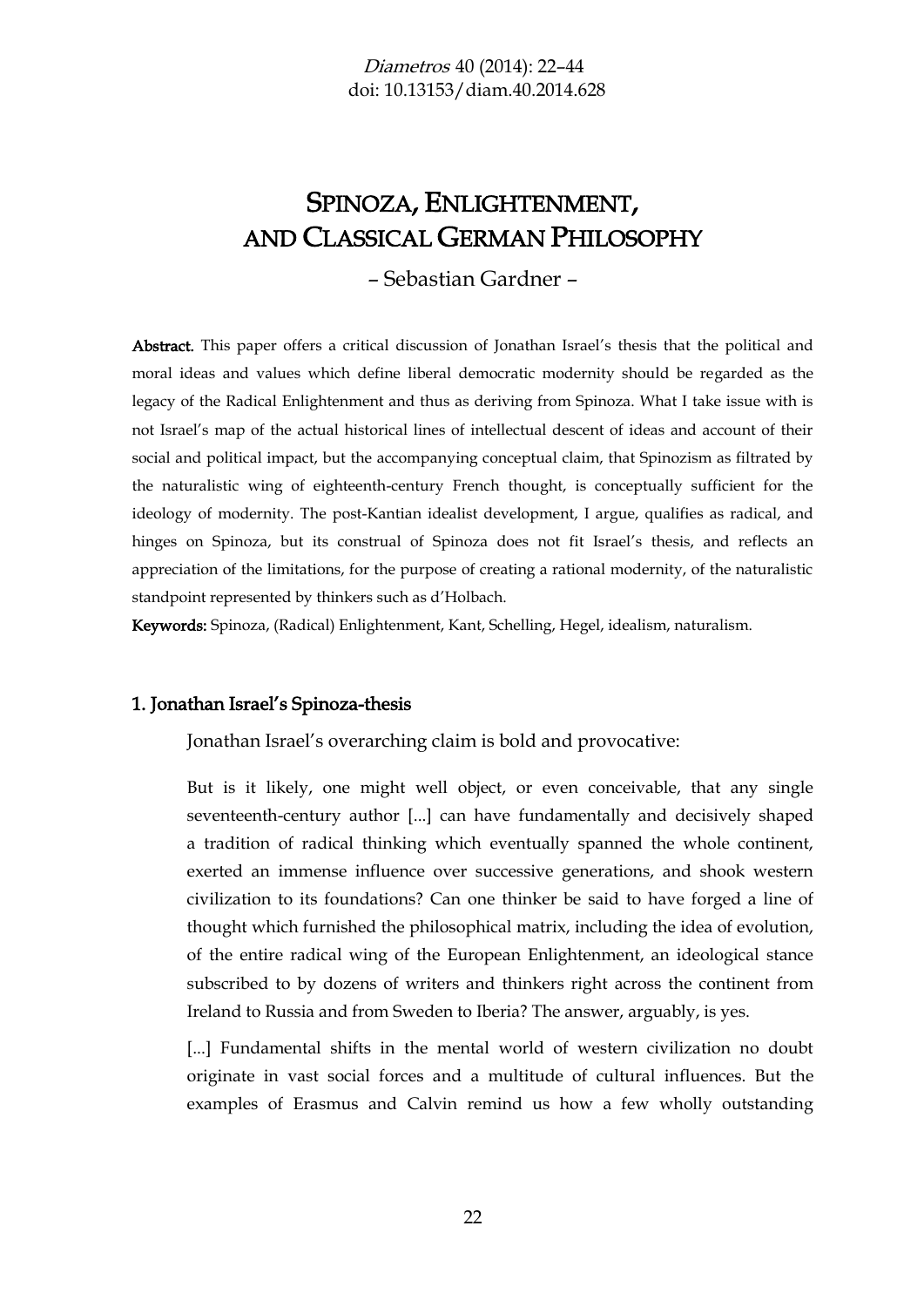individual minds may, at crucial moments, through their thoughts and writings, lend decisively formative expression to rising impulses across an entire continent.<sup>1</sup>

The "one thinker" is of course Spinoza. Israel's highly ambitious and original claim – highlighted in the sub-title of Radical Enlightenment: Philosophy and the Making of Modernity 1650–<sup>1750</sup> – is therefore not simply that Spinoza's legacy endures, that there forms in Spinoza's wake an identifiable tradition of reflection in accordance with his principles, but that Spinoza inaugurates an intellectual development which succeeds in converting itself into an ideological stance which reshapes western civilization. I will refer to this as Israel's Spinoza-thesis. Radical Enlightenment is devoted to charting the formation, dissemination, and development of Spinoza's ideas in the early modern period, but there is no mistaking Israel's view that constitutive normative features of the modern world go back to what he identifies as the Enlightenment's more radical and authentic form and thus to Spinoza.

Israel makes it clear that his aim goes beyond matters de facto and concerns also the *de jure* question of (in Hans Blumenberg's formulation) the "legitimacy" of modernity. Israel believes that, for "anyone authentically committed to democracy, toleration, and personal liberty", Stephen Bronner's claim that Enlightenment thinking remains the best foundation for any genuinely progressive politics is "undeniable". The radical Enlightenment claim is that" the improvement of human life inescapably involves emancipating men from the collective force of autocracy, intolerance, and prejudiced thinking, and establishing a predominantly secular morality, no less than it involves promoting the ideals of equality (sexual and racial), democracy, individual liberty, and a comprehensive toleration"; the claim is "concretely superior in terms of reason and moral equity not just to what one faith or traditional system or another contends, in opposition to its claims, but absolutely – that is in ethical and political as well as social terms". 2

One question thereby raised, which lies outside my scope and is not my concern here, concerns the actual contribution of readers and followers of Spinoza to the weakening of religious authority, the promotion of liberal norms and structures, and other defining marks of modernity: How heavily does Spinoza weigh in comparison with other thinkers in terms of historical effectiveness? The other question raised by the claim that Spinoza sponsors a progressive form of

<sup>1</sup> Israel [2001] pp. 159–160.

<sup>2</sup> Israel [2006] pp. 524–525. See also the Preface in Israel [2010].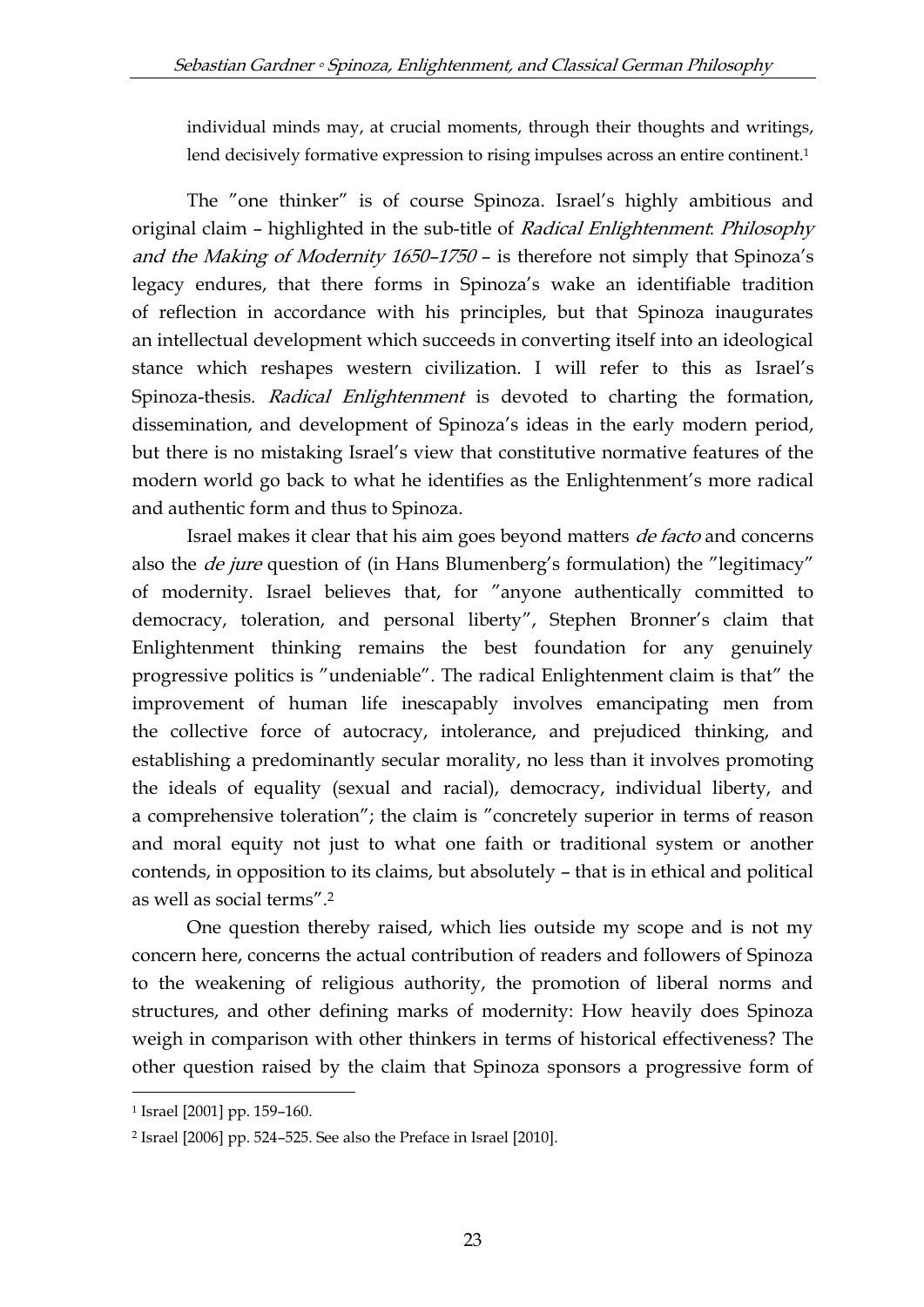Enlightenment and stands at the heart of modernity is this: To what extent is the historical efficacy of Spinozism, whatever it may amount to exactly, owed to Spinoza's philosophy *as such*, to the force of Spinoza's ideas *qua* ideas? Is Israel right that Spinoza pre-eminently "forged a line of thought which furnished the philosophical matrix" of enlightened modernity? The distinction between ideas qua ideas, and ideas qua general causes of historical change, needs little explanation and is familiar from other contexts: the historical effects of Christian theism and Marxism are of staggering proportions but historical action in their name has been (most would agree) at best loosely connected with their rational content – making it a task to explain how they can have made the difference they have, given that their inherent rationality is not what has made them effective.

As a thesis concerned with ideas *qua* ideas, Israel's Spinoza-thesis is in my view hard to defend,<sup>3</sup> and I will attempt to make this plausible through a consideration of the role of Spinoza in classical German philosophy. That this falls in part outside Israel's timeframe does not affect the point at issue, for if the German engagement with Spinoza shows what I suggest, then it is difficult to see how Spinoza could have provided, to the extent that Israel supposes, the ideological source of the triumph of secular democratic modernity. From this it does not follow that there is no truth in Israel's narrative. What should instead be maintained is that two distinguishable strands are active in Enlightenment thinking, one (broadly) humanistic and the other (broadly) naturalistic, corresponding roughly to what Israel identifies as respectively the moderate and radical forms of Enlightenment. Their distinctness and potential for conflict is evident to us now – the constant impinging of self-assured science on our secular yet insecure humanistic conceptions is a dominant feature of our intellectual landscape – but it was also, as Israel has revealed in astonishing depth and detail, a dynamic within the Enlightenment itself. Even though Spinoza is not as unequivocally naturalistic as Israel implies,<sup>4</sup> it would nonetheless seem essentially

<sup>&</sup>lt;sup>3</sup> Helpful critical discussions of Israel, with which I largely concur, may be found in Stuurman [2002] and La Vopa [2009].

<sup>4</sup> In his summaries of Spinoza's thought in Israel [2001] Chs. 14–15, Israel's emphasis is firmly on Spinoza's affiliations with mechanistic explanation and the anti-religious implications thereof. This registers but one aspect of Spinoza; Israel, taking it for the whole, is led to say that "his philosophy was based on modern science both experimental and deductive" and to suggest that Spinoza's claim for the exceptionless character of natural law is a "scientific" theory demonstrated by "experiment and mathematical calculation", which are "the sole criterion of truth" (Israel [2001] p. 244). As if viewing Spinoza solely through the eyes of the philosophes, or taking the only important point at issue to be the non-existence of the theistic supernatural, Israel suppresses the sense in which Spinoza's "naturalism" is not in our sense naturalistic - the Nature into which Spinoza absorbs man is not that of modern natural science and nor are the latter's methods those of Spinoza.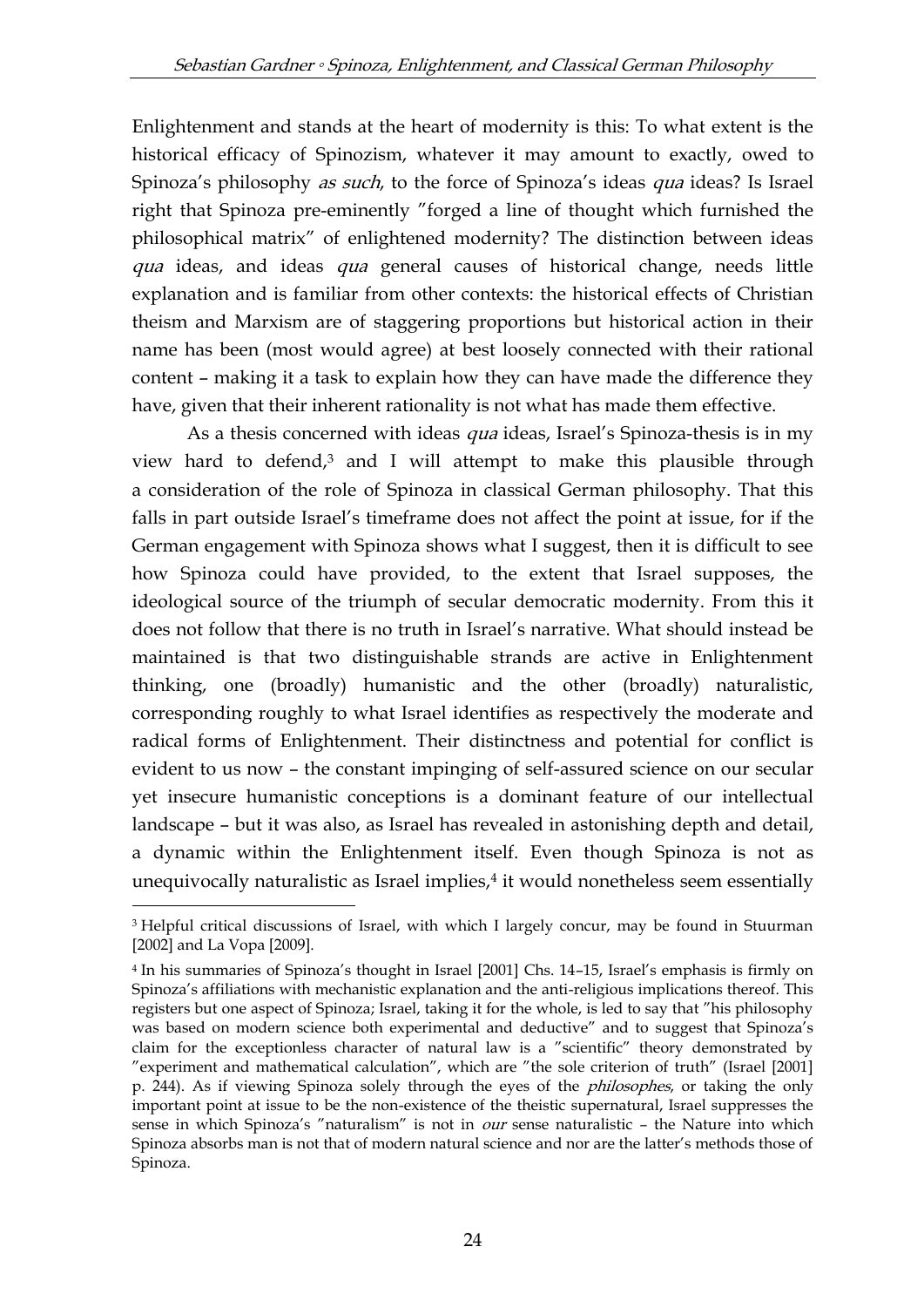correct to align Spinoza with the naturalistic side of Enlightenment and to identify naturalism as what allowed Enlightenment thinking to assume more aggressive critical forms. Now if naturalism has the best claim to the authority of reason, if it is (as many in the present day believe) the completed form of Enlightenment, then Israel's view of Spinoza as presiding over modernity is to that extent justified. What does not follow from this, however, is that Spinoza's philosophy furnished sufficient materials for intellectually shaping the modern world. The following narrative seems more probable. The features of Spinozism that allowed it to cut so deeply also constituted, or implied, its limitations: its critical force was not matched by a constructive potential, and in order to make up for this deficit it was necessary to draw on intellectual resources external to Spinoza or (what comes to the same) to read Spinoza in terms drawn from traditions which he rejected.<sup>5</sup> To the extent that historical figures may have understood themselves to be agents of Spinozism in their advocacy of new social and political edifices, they were borrowing materials that did not belong to the conceptual package sanctioned by Spinoza. If we ask where these came from, there is no choice but to acknowledge that they belonged to the humanistic strand in Enlightenment that Israel calls moderate and characterizes merely as prone to compromise and lacking nerve. The Enlightenment thus combined two vectors, one of which cleared the ground and found a formidable resource in Spinoza, while the other drew on concepts and intellectual traditions repudiated by him: both were necessary for the formation of intellectual modernity, contrary to Israel's picture of the latter as merely putting the brakes on the former.

In so far as reductive naturalism has not yet won the argument, the process and final meaning of Enlightenment remains undetermined. To valorize "radical" over "moderate" Enlightenment, as Israel does, is implicitly to take the side of naturalism, a standpoint which is of course open to defence, but the consistency of which with the political values of modernity needs to be shown, and completing this task cannot be a matter of intellectual history alone.

One way of making the case for the limited constructive role of Spinozism would be, therefore, with reference to his political philosophy. Though this is not what I will concentrate on here, some brief comments can be made in order to indicate the difficulty facing the Spinoza-thesis on this front. Granted that, as

<sup>5</sup> Bury's classic [1920] Ch. 5, describes the period 1680–1740, in which Descartes' ideas were used as a solvent, as "Cartesian", and *circa* 1750 as marking a change of consciousness, centred on the idea of man's progress – a transition from (negative) Cartesianism to (positive) humanism. The eighteenth-century French thinkers valorized by Israel as Spinoza's heirs were not rigorous materialists.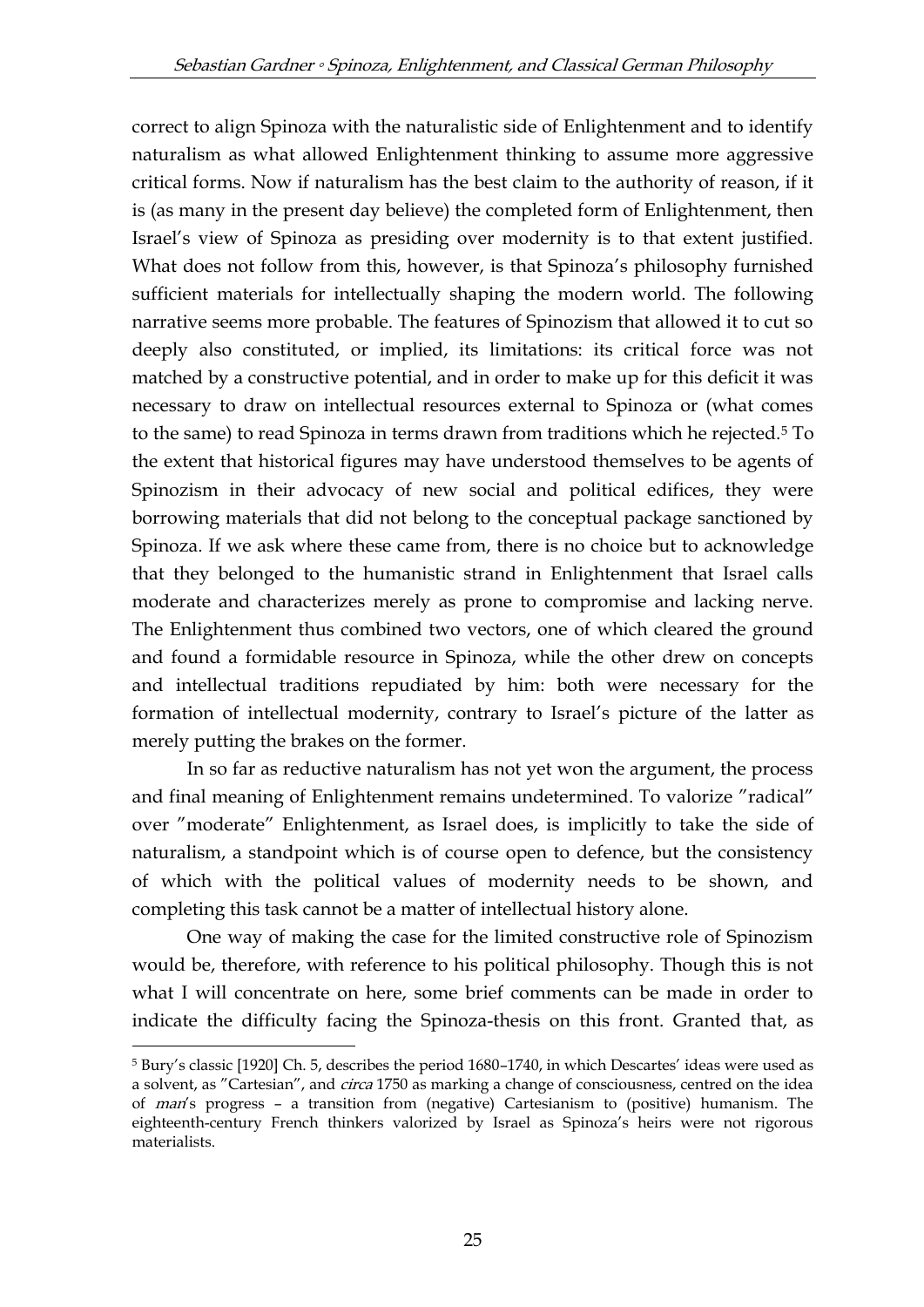Israel points out, Spinoza is no straightforward Hobbesian,<sup>6</sup> still there are a multitude of respects in which Spinoza's conception of the political order appears sharply at variance with the political culture of Western liberal democracy. Spinoza does indeed insist on individual freedom of thought, favours democratic republicanism as a constitutional form, and even identifies freedom as the purpose of the state,<sup>7</sup> but attention needs to be paid to the basis on which he reaches these results – otherwise we risk mistaking agreement concerning the letter of political doctrine for agreement *überhaupt* and in substance. The basis advanced by Spinoza for liberal principles and democratic rule is that right extends as far and only as far as power, that the need for security is what uniquely occasions the formation of the state, and that the normative and psychological ground of civil society lies in enlightened, non-passionate judgements of self- -interest.<sup>8</sup> Notions of the intrinsic value of personhood and autonomy play no role in forging the social bond; the idea that certain political norms are necessary in direct consequence of the dignity of the human individual, as an entity elevated above common nature and possessing a power of self-determination not possessed by other things, is absent. From this it follows that conceptions of justice and equality must be held at a certain strength and that values taken as axiomatic in our actual political culture are present in Spinoza only on a consequentialist basis. The freedom realized in Spinoza's state has a more positive character than Hobbesian liberty, but it is not the full-strength modern conception, and whatever demands for equality Spinoza may allow to be affirmed will rest on contingencies of mutual utility.<sup>9</sup>

To make these observations is not to fault Spinoza's conception of the nature or foundation of political order but to indicate its revisionary character. If the Kantianism which is currently dominant in normative political theory is as fantastical and hollow as some critics allege, then Spinoza's political thought is

<sup>&</sup>lt;sup>6</sup> See Israel's Introduction to his edition of Spinoza's *Theological-Political Treatise*. Spinoza's is "unquestionably not just the earliest but also the most sweeping, and is arguably also historically the most important" of early theories of toleration (Israel [2007] p. xxii); the "radical wing of the Enlightenment" – and not Locke's – "was the source of our own 'modernity' [... and] cut a historically more direct, and ultimately more important, path towards modern western individualism" (Israel [2007] p. xxvii); Spinoza argued "unequivocally, forcefully, and as an intrinsic and central part of his system that democracy is and must always be the best form of human organization" (Israel [2007] p. xxviii).

<sup>&</sup>lt;sup>7</sup> Theological-Political Treatise, Chs. 16 and 20.

<sup>8</sup> Similar points can be made regarding Spinoza's ethics: virtue, or action in accordance with reason, is, according to Book IV of the *Ethics*, a striving to preserve one's being and increase one's perfection, that is, one's power.

<sup>9</sup> See Lord [2014].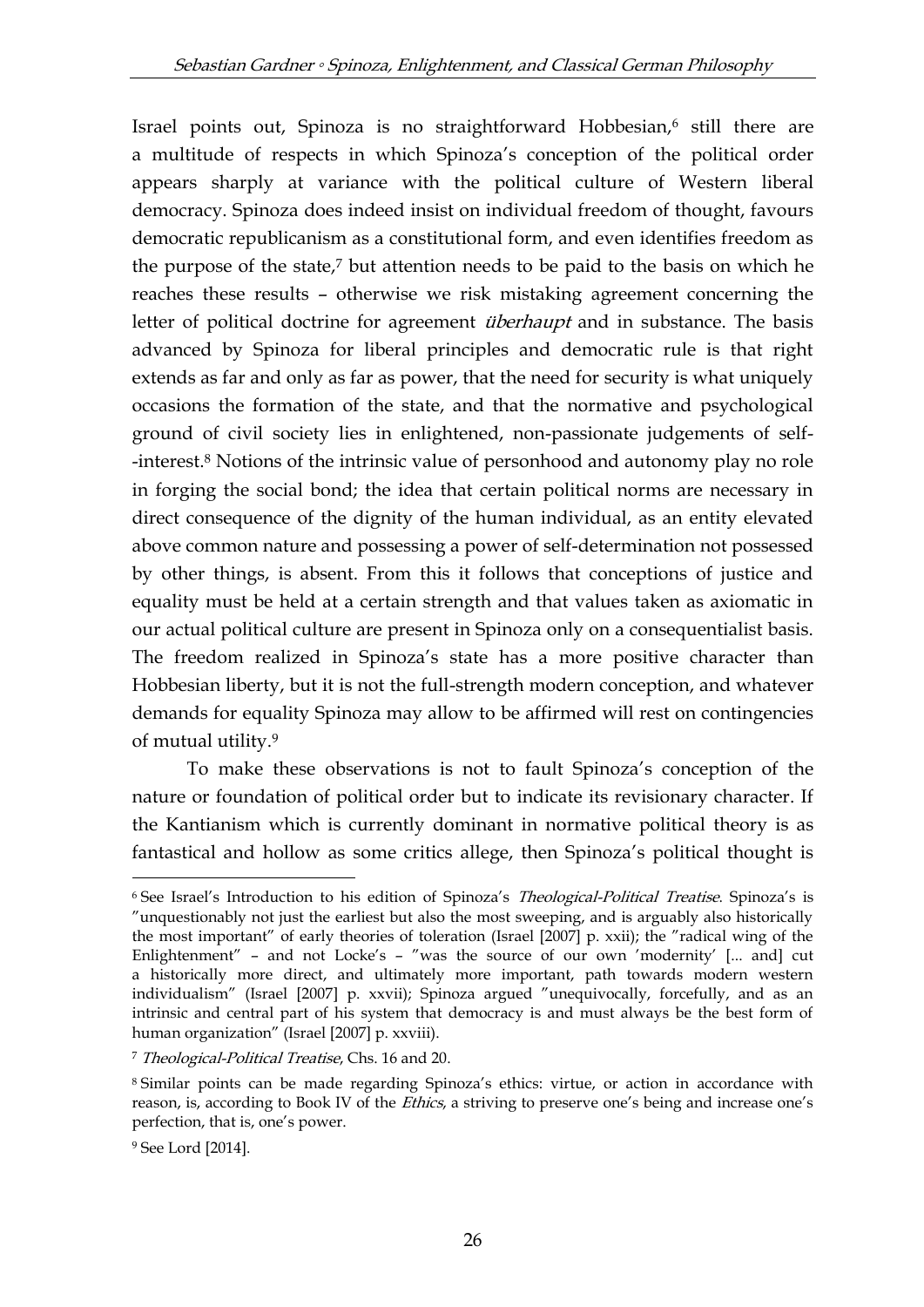due re-examination, as offering something more robust than neo-Kantian principles of justice but less illiberal than Hobbes. But, to repeat, championing of Spinoza for the cause of political modernity is no easy matter, for there is no plain fit.

# 2. Spinoza in classical German philosophy

The story of Spinoza's reception in German philosophy begins in 1688 with Thomasius' denunciation of what he perceived as the concealed growth of Spinozism, and attack on Tschirnhaus for his alleged sympathies. The problem of Spinoza occupies centre stage for a brief but important period in the early eighteenth century, causing Wolff's temporary expulsion from Halle in 1723 and ensuring that, for the rest of his career, Wolff would take pains to mark the distance separating his Leibnizian metaphysics from the neighbouring rationalism of Spinozism. Thereafter, until some way into the second half of the eighteenth century, Spinoza is refused entry into civic and scholarly discourse in Germany. Hermann Samuel Reimarus, though following the anti-Scriptural agenda of Spinoza's Theological-Political Treatise, retained deist convictions. Overall then it may be agreed that Spinoza's exclusion from German intellectual life – which throughout the eighteenth century remained more protective of religion and less antagonistic towards its institutions than contemporary developments in France and Britain, the *Aufklärung* having a generally moderate character, especially as regards matters of state and social order – conforms to Israel's Spinoza-thesis.

So too, it may be thought, do developments in the early period of classical German philosophy, from 1781 to roughly 1792. The Pantheismusstreit, the late eighteenth-century explosion of Spinoza into the German public sphere, though at the surface concerned simply with the question of what Lessing had believed in matters of religion, revolved more deeply around the question of what can be expected to ensue from the unbridled use of reason. Its instigator, Friedrich Heinrich Jacobi, identified Spinozism as the philosophical standpoint most directly opposed to theism, and at the same time lauded Spinoza for the unsurpassed consistency of his reasonings. In addition, Kant may seem to bear out the Spinoza-thesis: following Leibnizian-Wolffian tradition, Kant characterizes Spinozism as posing the most profound threat to morality of all the speculative systems, and offers transcendental idealism as an antidote.<sup>10</sup> Though Kant's own system was by no means anodyne - the Critique of Pure Reason was quickly perceived as philosophically revolutionary, as Kant had claimed, many

<sup>&</sup>lt;sup>10</sup> In the *Critique of Practical Reason*, 5: 100-102: Kant [1996] pp. 220-222.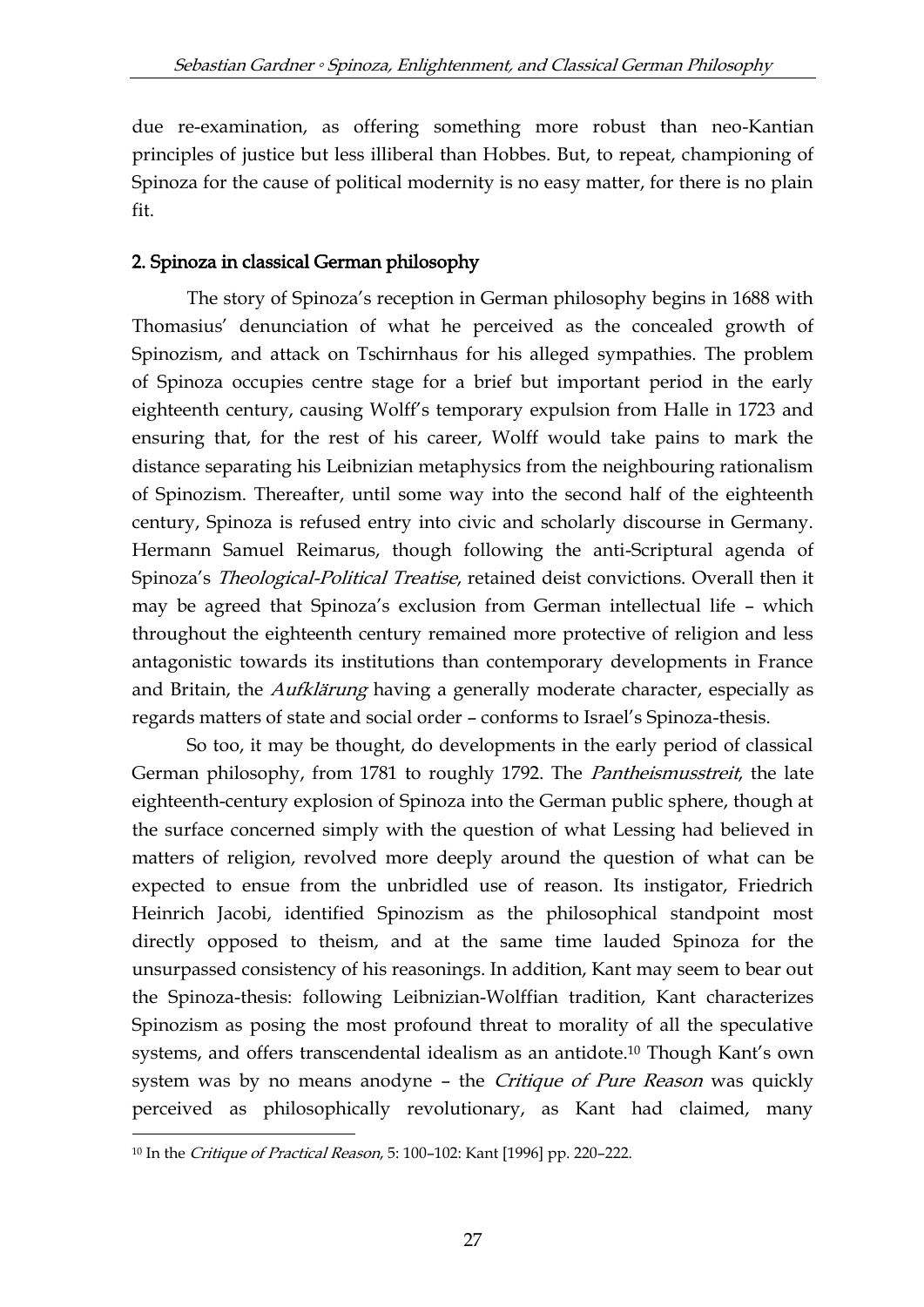contemporaries judging it profoundly destructive ("all crushing", according to Mendelssohn<sup>11</sup>) – Kant is without radical credentials in Israel's sense: in denying a right of resistance or revolution in his 1793 essay on political theory and practice Kant declined to sanction the French Revolution, to the surprise and disappointment of many of his followers,<sup>12</sup> and having in his practical philosophical writings argued for the necessity of theistic postulates as correlates of morality, he published late in life a rational defence of religion which revalidated a fair quantity of Church doctrine and allowed itself to be recruited to the cause of orthodoxy.

However, even in this early period the pattern of ideological commitments does not fit the Spinoza-thesis. The quarrelling parties in the Pantheismusstreit did not divide over degree of political radicalism, and neither took the side of Spinoza in opposition to theism.<sup>13</sup> Though a fierce critic of the French Revolution, Jacobi's own commitments were fiercely liberal and anti-absolutist,<sup>14</sup> and the form of theism he defended was unorthodox, not to say radical: the crux of Jacobi's strategy in the Letters Concerning the Doctrine of Spinoza<sup>15</sup> was to seek to force, by focussing on Spinoza's rationalistic (putative) atheism, an acknowledgement of the absolute basicness of an intuitive affective power underlying all awareness of truths and objects, and this general reconception of knowledge, though contrary to the Aufklärung conception of rational religion, was not reactionary in the sense of reasserting the rights of tradition or authority; on the contrary, by centering faith in self-consciousness, Jacobi provided for a kind of doxastic autonomy. Jacobi's opponent Moses Mendelssohn, a towering figure in the Berlin Aufklärung, held more mainstream views regarding the nature of revealed religion and, importantly, took a much more favourable view of Spinoza, arguing in his 1785 Morgenstunden that the difference of Spinoza's pantheism from theism reduces, once the content of the former has been properly determined, to an extremely fine speculative point concerning the relation of God and the world that cannot even be stated without metaphorical imagery.<sup>16</sup> Herder's contribution to

<sup>-</sup><sup>11</sup> Mendelssohn [1785] Vorbericht: "die Werke [...] des alles zermalmenden Kants."

<sup>12</sup> See Maliks [2012].

<sup>&</sup>lt;sup>13</sup> The literature on the *Pantheismusstreit* is extensive. Recent and helpful is Goldenbaum [2011].

<sup>&</sup>lt;sup>14</sup> See Jacobi [1996]. Jacobi associates himself in this piece with Machiavelli, Hobbes, and Spinoza. On Jacobi's politics, see Beiser [1992] Ch. 6.

<sup>15</sup> Jacobi [1994].

<sup>16</sup> Mendelssohn [2011] Chs. 13–14. Mendelssohn had in fact three decades earlier in his Philosophische Gespräche spoken up for Spinoza, whom he there presents as one of the great philosophers, necessary for the transition from Descartes to Leibniz, and as having invented the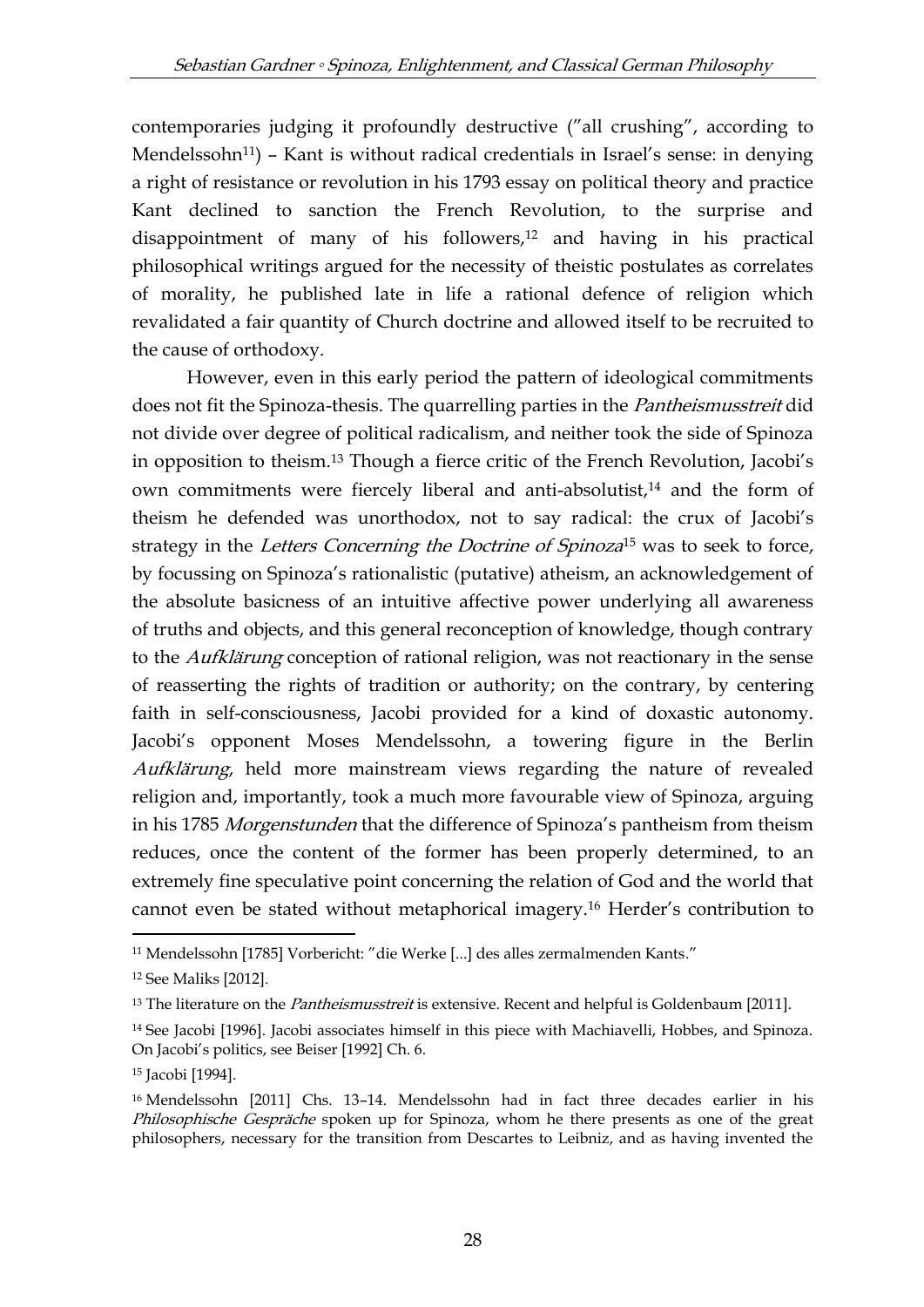the Streit, Gott, einige Gespräche über Spinozas System (1787), endorses the rehabilitation of Spinoza, with an additional emphasis on nature as being in its essence purposive living activity. Thus whereas Jacobi argued that Spinoza precluded theism but can and must be overcome, Mendelssohn and Herder maintained that Spinoza, made self-consistent and accordingly refined, poses no threat, rather he paves the way to a correct understanding of divinity. What is most striking about these developments is that they show the reception of Spinoza to have entered a new phase, in which the sense of his thought is considered in newly sophisticated terms.

Regarding Kant, the central point to be made – vital for all later contexts – is that his opposition to Spinoza had an impeccable progressive Enlightenment rationale and was nowise the effect of an aversion to radicality.<sup>17</sup> Kant's political philosophy, no less than Spinoza's, insists on the limits of the state and the necessity of individual freedom, and its implications for political reform, though articulated only in a muted form by Kant himself, were impossible to deny. Kant's reason for rejecting Spinozism was quite simply the absolute impossibility, as he perceived it, of providing grounds for morality and hence for liberal political principles on the basis of a monism which denies substantial existence to human agents – the ancient criticism of Spinoza going back to Bayle ("if man is only a modification, he does nothing"18) but possessing increased force in the Kantian context, where the concept of human agency has assumed a foundational role for value.

Israel however discusses Kant's philosophy and its significance for modernity as if aiming to save Church and State had conditioned the construction of the Critical system.<sup>19</sup> This underplays the degree to which Kant's moral religion was finely poised between conservative and radical implications – it pointed as much to the quasi-atheism that lost Fichte his post at Jena as it did to the Scriptural supernaturalism of Gottlob Christian Storr's Tübingen school – and in any case, and more importantly, it fails to recognize that Kant's moral theology addressed a genuine problem for which some solution *had to be* found: namely the problem

doctrine of pre-established harmony (Mendelssohn [1997] pp. 100, 106–108). Arguments from that early work are carried over into Morgenstunden.

<sup>17</sup> See Deligiorgi [2005] Ch. 1.

<sup>18</sup> Bayle [1965] p. 313.

<sup>19</sup> Israel [2011] Ch. 26. Also relevant is the discussion of Enlightenment moral theory in Israel [2010] Ch. 5, where the radical wing is represented as de-moralizing and thus emancipating natural desires and affects, and the *anti-philosophes* (Rousseau included) as merely seeking to protect morality's theological connections. The present question however concerns the *adequacy* for modern moral thought of the psychological mechanisms appealed to by the *nouveaux philosophes*.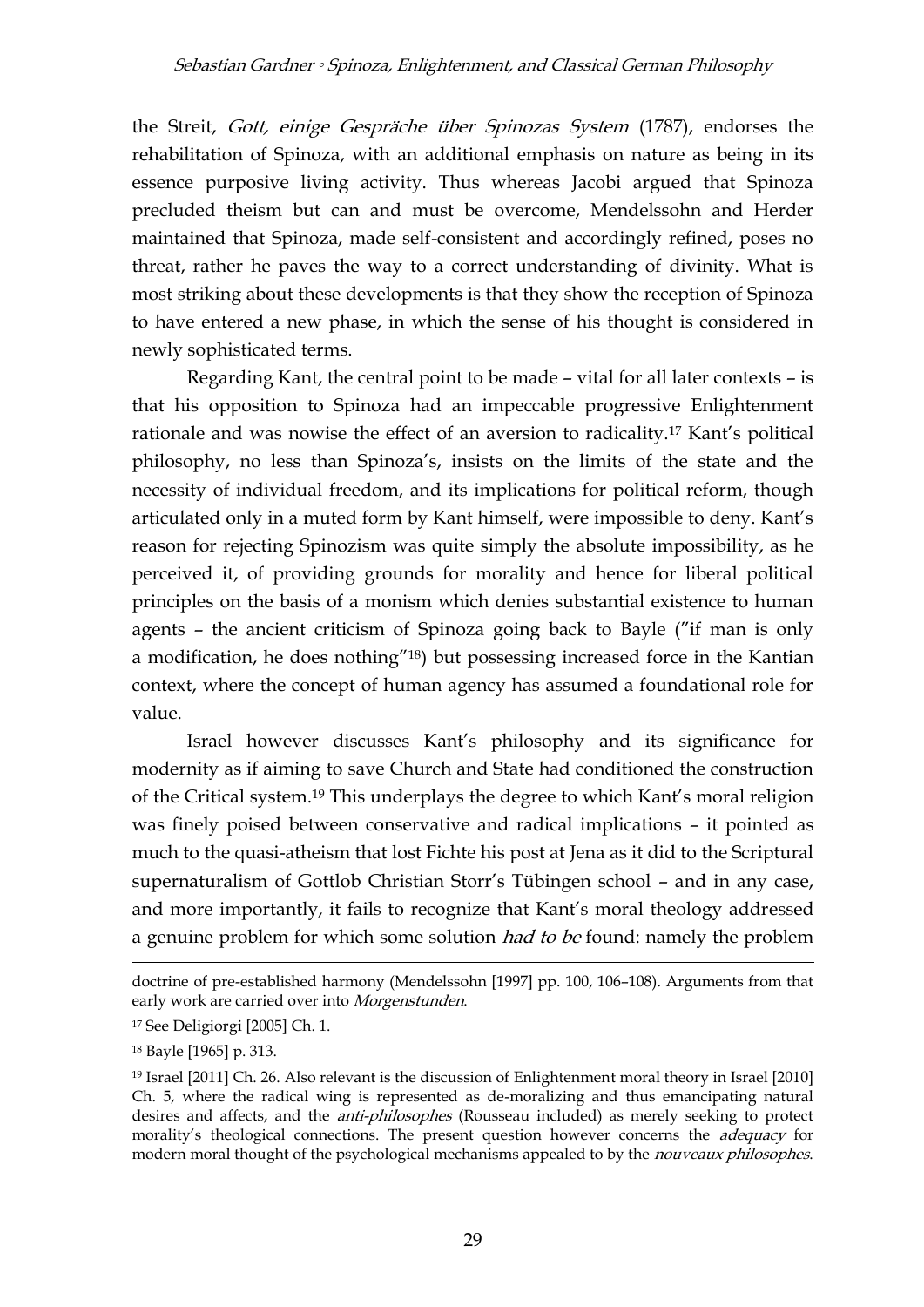of making moral action purposive given the indifference of Nature, qua Newtonian causal matrix, to the ends of Freedom. Kant's concept of the highest good, whence derives his moral theology, responds to this demand, which did not and could not have figured on the agenda of the French materialists. No such problem presented itself to Spinoza, not because he had opted for the exclusive reality of Kant's Nature in opposition to Freedom, but rather because his Nature was *already* as theologically rich and remote from bare naturalism as could be required: the highest good, as Part V of the *Ethics* teaches, consists in knowledge of God and its corresponding affect, an achievement which rests on the human individual's identity with an eternal idea in God's intellect. Whatever may be said concerning the relative merits of Spinoza's and Kant's systems in this and other regards, there is no case to be made for the greater metaphysical austerity and hence political modernity of the former: Spinoza and Kant are in equal measure up to their necks in noumenal conceptions (with the difference, arguably testifying to his greater modernity, that Kant restricts his claims about noumena to "mere practical cognition").

The next wave of developments in classical German philosophy replays and develops these themes but weighs more pointedly against the Spinoza-thesis. The generation that succeeded Jacobi and Kant had unquestionably radical intentions. Friedrich Schlegel's aphorism 216 from the 1798 Athenäum Fragmente famously reads: "The French Revolution, Fichte's Wissenschaftslehre, and Goethe's Meister are the great tendencies of the age."<sup>20</sup> Fichte had published in 1793–1794 a Contribution towards Correcting the Public's Judgement of the French Revolution, arguing that this development could be judged only in light of rational principles based on freedom, thus endorsing the revolutionary ideology;<sup>21</sup> Schiller was sufficiently attuned to the ideological aims of the French Revolution to feel intense disappointment at its degeneration, precipitating the diagnostic enquiry undertaken in his Letters on Aesthetic Education (1793-1795);<sup>22</sup> Friedrich Schlegel's *Essay on the Concept of Republicanism* (1796) argued for the conceptual equivalence of state, republic, and democracy, and the possibility of legitimate insurrection;<sup>23</sup> Schleiermacher sympathized wholeheartedly with the French Revolution and in his Monologen (1800) criticized the Aufklärung for its political

<sup>20</sup> Beiser [1996] p. 118.

<sup>21</sup> Fichte [1845–1746].

<sup>22</sup> Schiller [1982] especially Letters 3–6.

<sup>23</sup> See Schlegel [1996] pp. 99, 102 and 111. On Schlegel's politics, see Izenberg [1992] Ch. 2, and Beiser [1992] Ch. 10.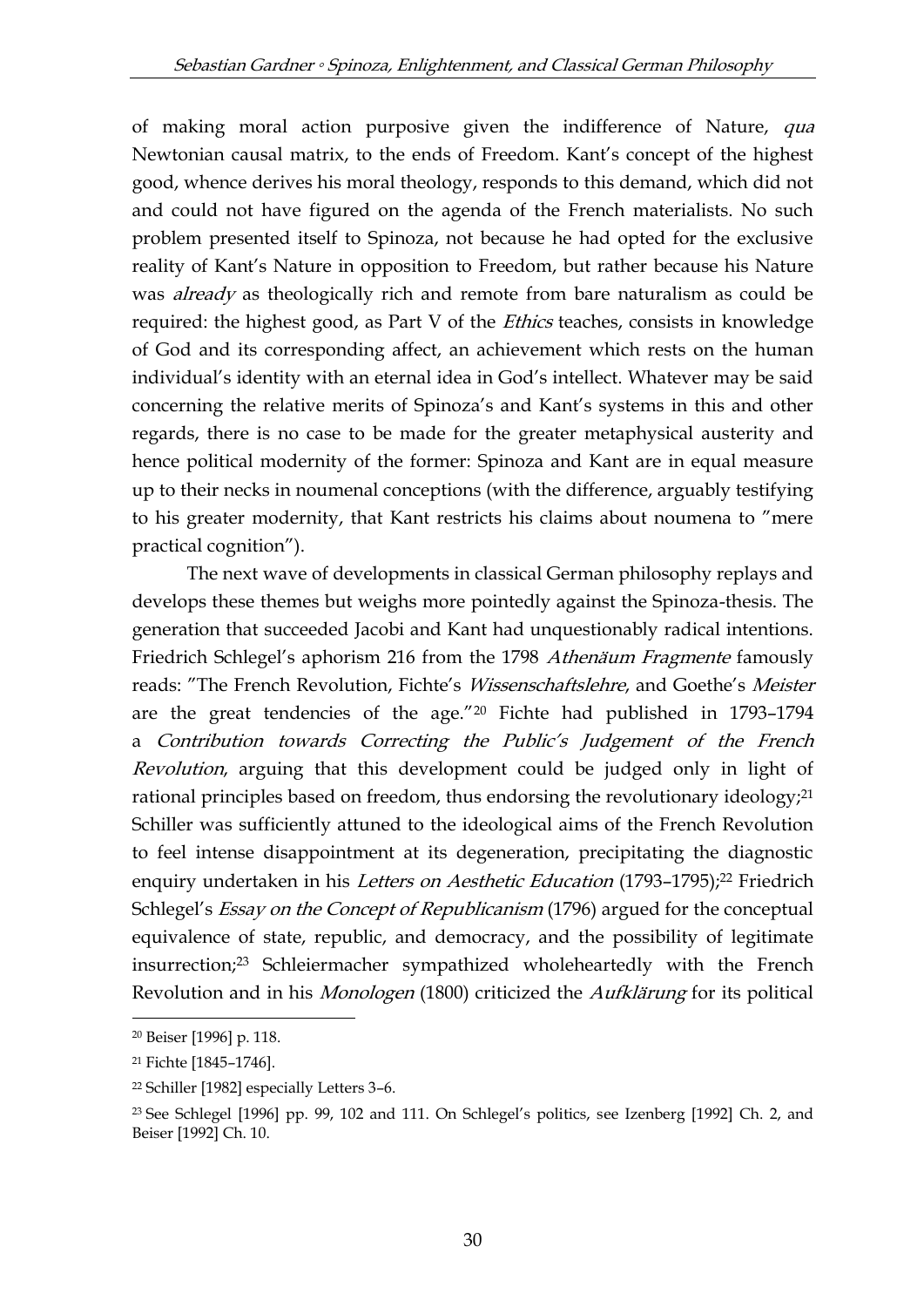limitations, which he (like Schlegel) related to its failure to grasp human individuality in an adequately profound manner, resulting also in an impoverished conception of community;<sup>24</sup> Schelling, Hölderlin, and Hegel in their early days at the Tübingen Stift were partisans of the French cause, in which they saw a political spirit antithetical to the Duchy of Württemberg and that moulds all of their earliest philosophical and literary work.<sup>25</sup> The situation of Fichte, Schiller, Schlegel, Schleiermacher, Schelling, Hölderlin, and Hegel, in relation to the older generation identified with the limited achievements of the Aufklärung, thus corresponds as closely as could be desired to Israel's distinction of radicals and moderates. And, just as Israel's thesis predicts, a turn to Spinoza is the next move. But for the Spinoza-thesis everything turns on how Spinoza was construed. What exactly did progressive post-Kantian thinkers regard Spinoza as supplying that would carry them beyond the stagnant and unsatisfactory Aufklärung and assist in raising human development to a new level? Did they, as the Spinoza-thesis leads us to expect, turn away from the "softened" Spinoza of Mendelssohn and Herder and return to the "hard" Spinoza of la Mettrie?

The first question has no simple answer, not least because each of the post- -Kantians interpreted Spinoza differently and took a different view of his significance for their own philosophical project, but one thing is clear: in no case was Spinoza taken up and recruited to the philosophically radical cause on the strength of his naturalism, if we understand by that the God-supplanting materialism that the *philosophes* found in him or even Spinoza's thesis of the exhaustiveness of the laws of nature. Only in one case – Schelling's, for the brief period when he avowed a realism based on Naturphilosophie - can it be said that Spinoza's identification of reality as a whole with nature was of importance on its own account. The Spinoza renaissance in German philosophy was premised altogether on an idealistic overhaul of Spinoza's metaphysics, which involved above all a restoration of freedom and teleology. The answer to the second question is therefore firmly negative.<sup>26</sup>

<sup>&</sup>lt;sup>24</sup> See especially Schleiermacher's second and third *Monologues* in Beiser [1996] pp. 174–176 and 187–192, and Izenberg [1992] pp. 35–50.

<sup>25</sup> See Nauen [1971]. In Hegel the revolutionary impetus carried through in the 1790s to a sustained critique of existing Christianity, guided by a conception of civic piety and/as political virtue (on which see Dickey [1987]).

<sup>&</sup>lt;sup>26</sup> Which is not to deny the existence of radical German thinkers outside the post-Kantian idealist development. Israel groups together Adam Weishaupt, Carl Friedrich Bahrdt, and Georg Forster as successors of Lessing and Herder belonging to the "German Radical Enlightenment", stressing the importance of d'Holbach et al - but not Spinoza - for Weishaupt and Bahrdt (Israel [2010] pp. 70–81, and Israel [2011] pp. 828–852).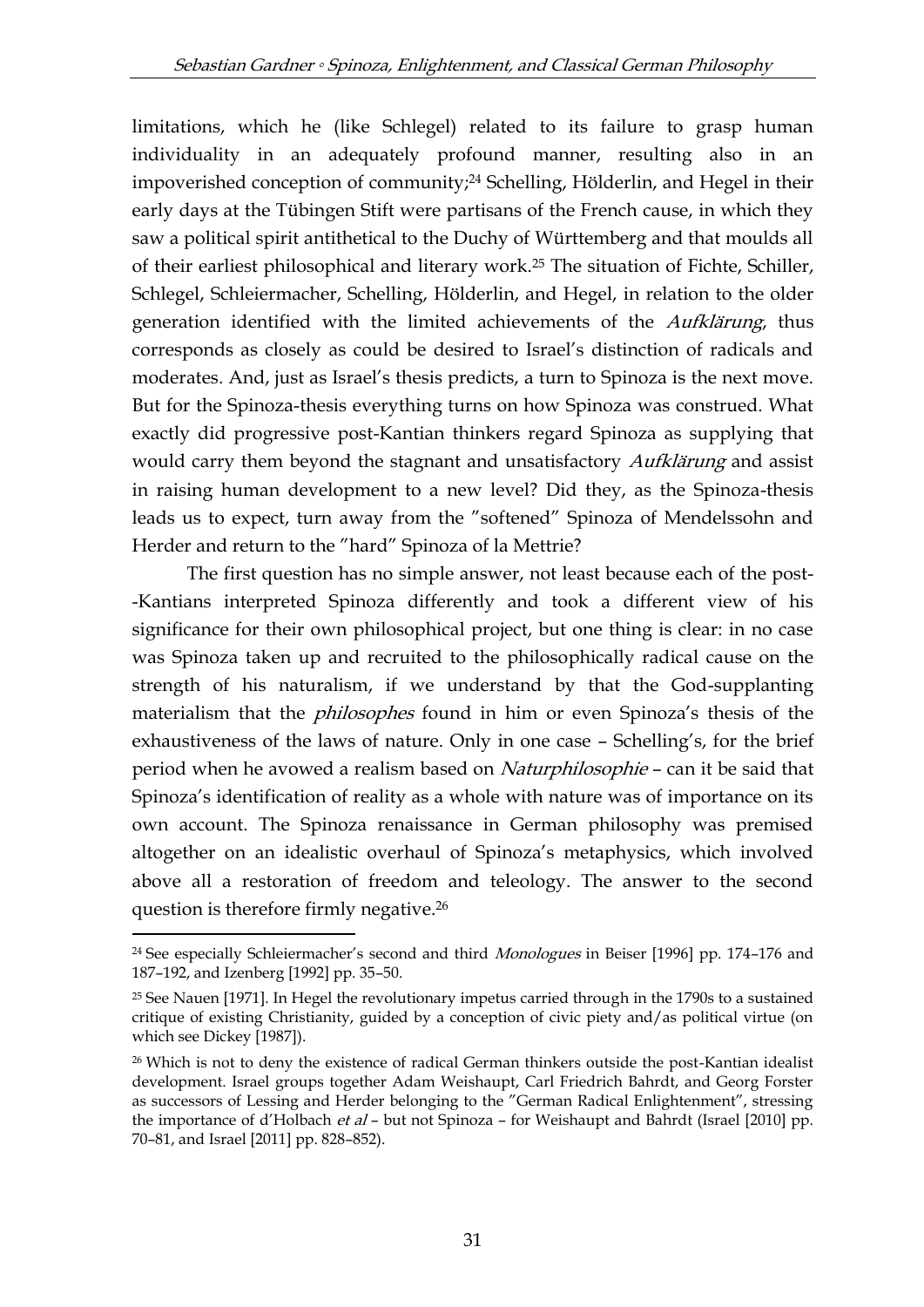A brief sketch of post-Kantian thought helps to make clear how and why radical political intentions necessitated a Spinoza of the sort envisaged by Herder. If the key to progressive politics rested on the understanding of freedom as autonomy – the lesson of Kant, concretely emblematized in the French Revolution – and if the philosophical limitations of Kant (irrespective of his political limitations, with which the former might or might not be thought to be connected) resulted in the final analysis from his refusal to step beyond the dualism of Nature and Freedom in order to form an integral concept of the totality to which the two realms belong, then the correct trajectory was towards monism: the preeminent model for which lay in Spinoza, but which needed to be invested – in so far as the aim of the whole strategy was to validate autonomy – with freedom of a kind that can be thought to flow down to the empirically real, historically concrete human subject. The first such development of major importance, Fichte's Wissenschaftslehre, though presented by Fichte as antithetical to Spinoza's system of "dogmatism", makes exactly this Spinozistic move: the absolute Ich provides for the unity of Nature and Freedom, of theoretical and practical reason, and plays the systematic role of Spinoza's One Substance.<sup>27</sup> This postulate allows Fichte to construct a theory of natural rights and an ethical theory: the positing for each individual subject of a sphere of freedom defined by right, and the self-legislation of the moral law, derive from the need to relate coherently the I of empirical subjectivity and the absolute I.

The same pattern is repeated in Schelling's earliest writings, but with an explicit statement of the positive debt to Spinoza. In a letter to Hegel from 1795, Schelling asserts that "Kant has swept *everything* away," scorns the attempt of (Tübingen) theologians to append to the Kantian letter "the old superstition of so-called natural religion as well as of positive religion", and declares that he is working "on an ethic *à la* Spinoza", "designed to establish the highest principles of all philosophy, in which theoretical and practical reason are united".<sup>28</sup> The work in question, Vom Ich als Princip der Philosophie oder über das Unbedingte im menschlichen Wissen (1795), describes itself as a Gegenstück to Spinoza's Ethics, and as annulling the foundations of Spinoza's system, toppling it by means of its own principles; yet also as preserving its "bold consequences", and as carrying over Spinoza's principles in order to furnish the hitherto missing highest ground of Kant's philosophy.<sup>29</sup> Spinoza's superior principles are the unarticulated

<sup>-</sup><sup>27</sup> See Fichte [1982] pp. 101–102, 117–119, 146.

<sup>28</sup> Hegel [1984] p. 29.

<sup>29</sup> Schelling [1980] pp. 63–69.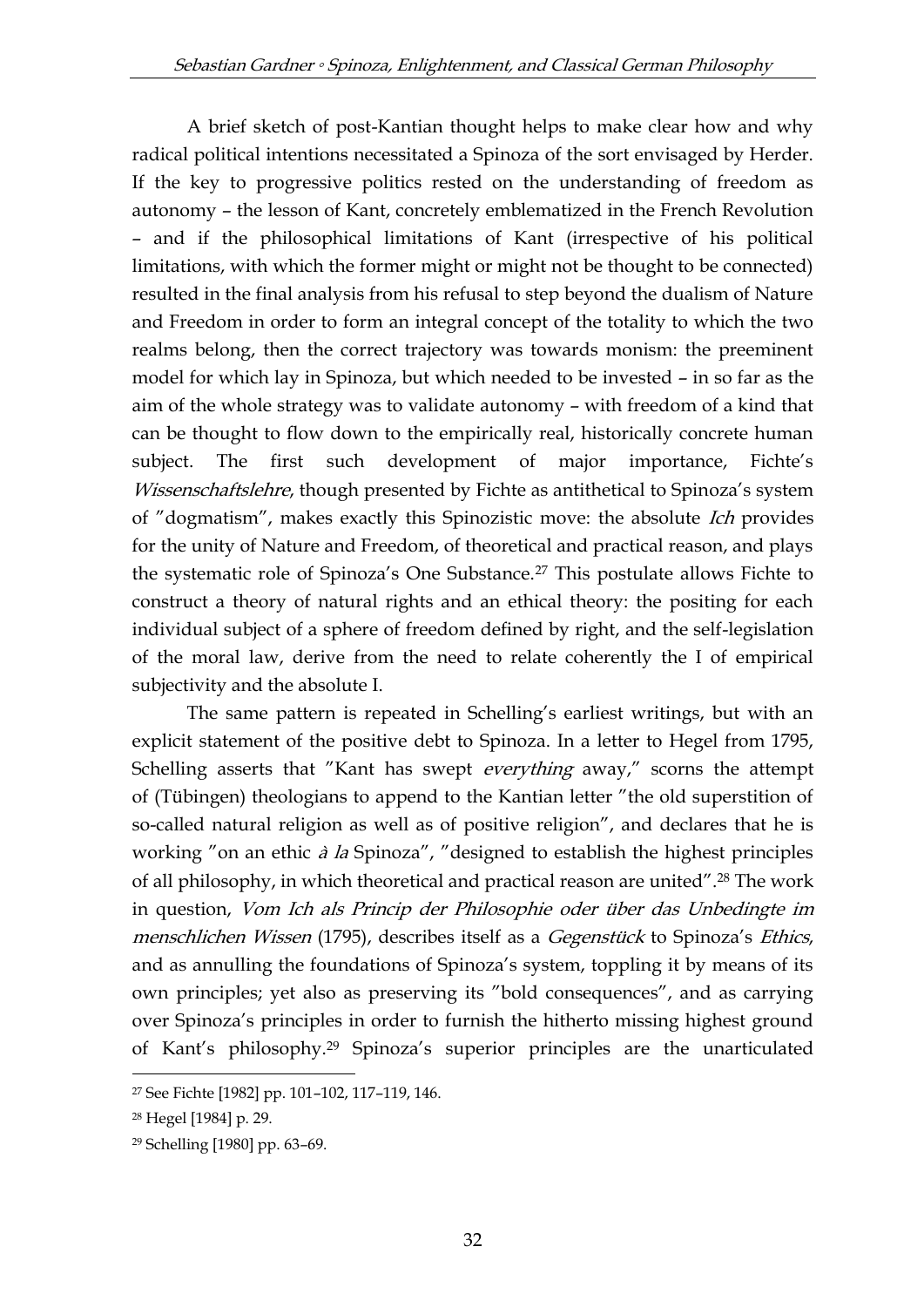presuppositions of Kant, and they concern the Unconditioned which Kant had excluded from cognition in the strict sense: Schelling aims to show that this Spinozian "ultimate" is "the only immediacy in our knowledge [...] the principle of which Spinoza could say that it is the light which illuminates itself and the darkness".

The systematic intention here is therefore highly complex, but what presently deserves emphasis is Schelling's claim that this "second revolution" in philosophy, following Kant's, is designed to transform human life:

It is a daring step of reason to liberate mankind and to remove it from the terrors of the objective world, but this daring venture cannot fail, because man grows in the measure in which he learns to know himself and his power. Give man the awareness of what he is and he will soon learn to be what he ought to be. Give him the theoretical self-respect and the practical will soon follow. One would hope in vain for any great progress of mankind as a result of the mere goodwill of man, because in order to become better he would have had to be good already. For that very reason the revolution in man must come from the awareness of his essence; he must be good theoretically in order to become so practically. The surest preparatory exercise for harmonious action within oneself is the knowledge that the very essence of man consists of unity and is due to it alone. Once a man has realized that, he will also understand that the unity of volition and action must become as natural and necessary for him as the preservation of his existence. It is the very goal of man that the unity of volition and action should become as natural to him as the mechanism of his body and unity of his consciousness.<sup>30</sup>

The key to Schelling's extraction of dynamic social and political consequences from a philosophy which makes its highest principle that of freedom, is its teaching that man is in his essence *non-objective*: "man is not a thing, not a chattel, and in his very nature no object at all". When Schelling describes philosophy as emancipating "the slaves of objective truth by giving them an inkling of freedom", this is not mere rhetoric: our practical existence, according to Schelling, is constituted by the demand that we realize the Unconditioned in ourselves – the "highest call of all practical philosophy" is to exist as a "noumenon" subject to no heteronomous power.<sup>31</sup> This final aim subsumes the various intellectual projects of modernity: the "law of freedom" provides the point of convergence, "the focus of truth", of the presently progressing human and natural sciences. In so far as the

<sup>30</sup> Schelling [1980] pp. 67–68.

<sup>31</sup> Schelling [1980] p. 92 and (in Schelling's 1796 Neue Deduktion der Naturrecht) pp. 221-222.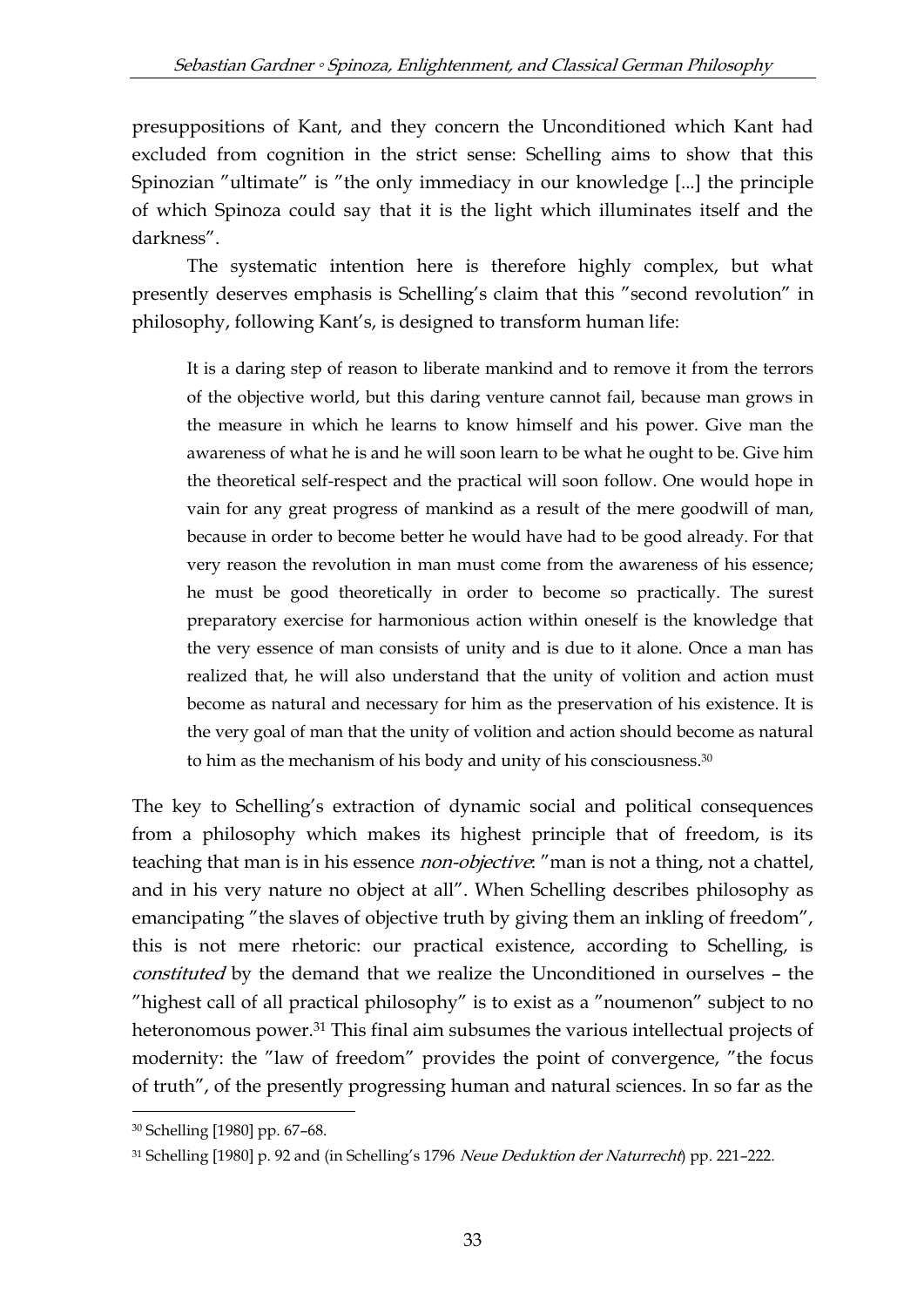ultimate end for man is a condition in which the distinction which makes the concepts of right and duty meaningful has been transcended, and which therefore obviates the need for coercion, the radical implication of Schelling's thought at this period veers towards an overcoming of the need for the state.<sup>32</sup> The Marxian resonances of Schelling's passage are therefore no accident.

Schelling's metaphysics, which follow Kant and Fichte in requiring that we think of ourselves in dual terms, both as items within nature and also as non-empirical subjects, are in flat contradiction to French naturalism but continuous with Spinoza, whose conception of a life of virtue and reason is properly inseparable from the metaphysical claims of the first two books of the Ethics, and the revolution in consciousness that Schelling calls on philosophy to induce parallels the liberation from passion posited by Spinoza. By contrast, the conception of man as exclusively natural in a strictly empirical sense provides a basis for nothing more than eudaemonism – a conception of the good which was entirely compatible with paternalism and which had allowed itself to be co-opted by Aufklärung advocates of enlightened absolutism, as Kant had emphasized.<sup>33</sup>

The programme of rethinking practical concepts in the combined light of Kant and Spinoza could of course be taken in other directions. Schlegel in his 1800–01 lectures on transcendental philosophy, again working from the premise that "every individual presents the whole", while also accepting that individuals must be considered not individually but only in the light of the vocation of humanity as a whole, formulates an alternative according to which the organic unity of the republic rests on the "sympathetic virtues".<sup>34</sup> Schlegel at this date fails the test of radicality – he now considers aristocracy the correct constitutional form, and religion to be constitutive of republican life – but the relevant point is that Spinozism has here been turned once again against mechanistic conceptions of political order (mechanism is, Schlegel says, "the evil principle in philosophy and reality"35).

Following the suggestion of Lucien Goldmann,<sup>36</sup> the post-Kantian idealists' concern with unification may be related to two broad characteristics of

<sup>32</sup> Schelling [1980] p. 121 note.

<sup>33</sup> In his 1793 "Theorie/Praxis" essay, 8: 290–291: "A government established on the principle of benevolence [...] is the greatest *despotism* thinkable." (Kant [1996] p. 291)

<sup>34</sup> The relevant sections are extracted in Beiser [1996] pp. 143–158. Note also the entry in Schlegel's notebooks, 1798–1801: "The French Revolution will become universal only through the German." (Beiser [1996] p. 166)

<sup>35</sup> Beiser [1996] p. 150.

<sup>36</sup> Goldmann [1973] Ch. 1.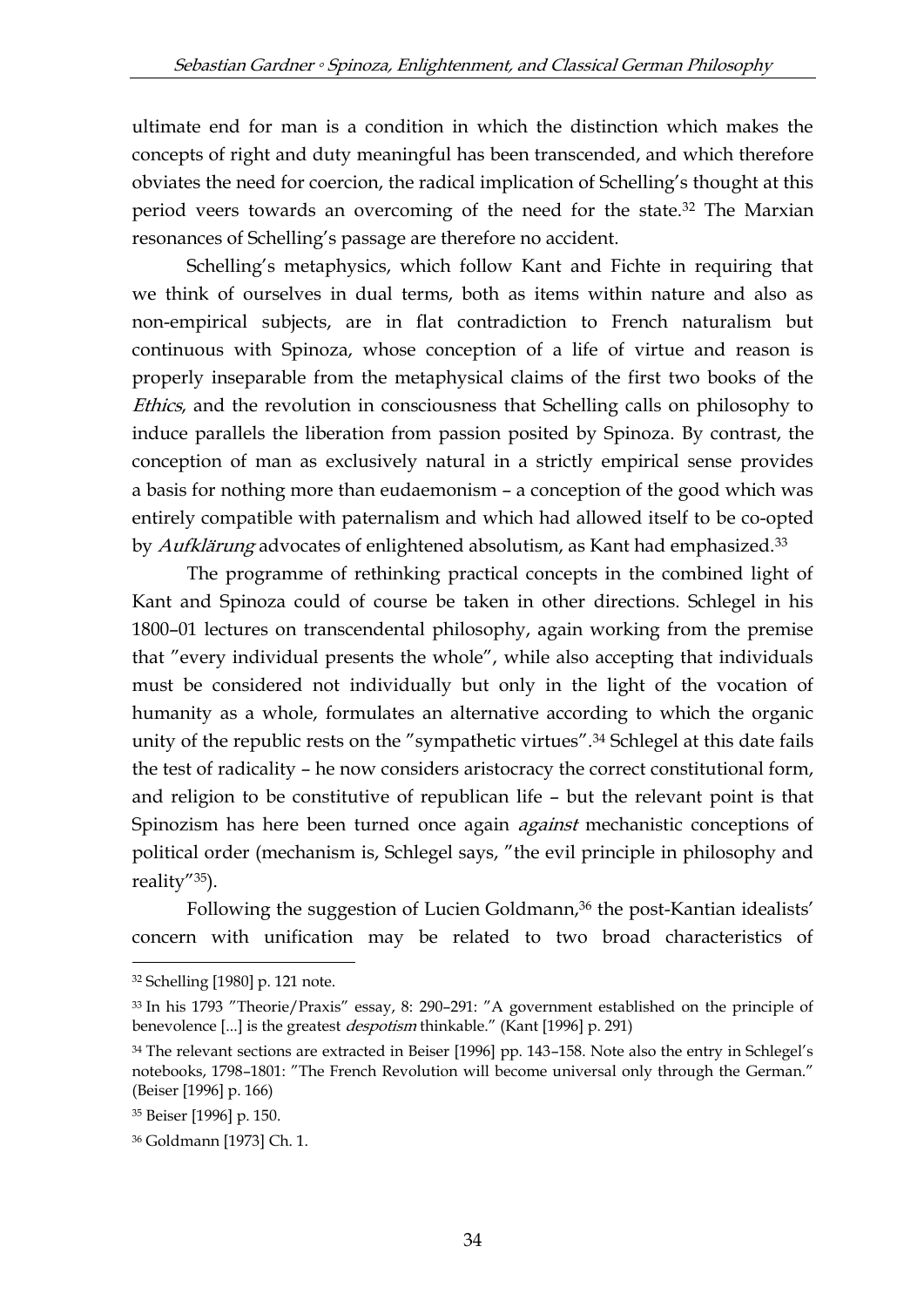Enlightenment thought, namely its individualistic atomism, and its lack of an integrated view of the relation of theory and practice: correcting these deficiencies required the construction of a new, higher and holistic, conceptual layer. Hegel's discussion of *Aufklärung* in the *Phenomenology of Spirit* (1807) emphasizes the thinness of Enlightenment conceptions of value and cognition, and the consequent need for it to borrow from the *Reich des Glaubens*.<sup>37</sup> The post-Kantian idealist development is directly downstream from their fusion. Hegel's own conception of ethico-political life, *Sittlichkeit*, is a late and heavily reworked descendant of the programme originally formulated in Schelling's Vom Ich, designed to incorporate the subjective freedom of the individual affirmed in the *Aufklärung* and supremely articulated by Kant, in combination with the necessity of a collective life in which individual freedom can find itself realized.

What is of greatest value in Spinoza and philosophically indispensable for post-Kantian idealism is therefore the very dimension of his thought that turns no wheels for the French materialists – the concept of totality and correlative conception of the human subject as linked to the One-and-All through a relation other than material inclusion. Though the dynamic of the post-Kantian Spinozistic development lies in the autonomous needs of philosophical reason, and accordingly proceeds at a high level of abstraction, this abstractness at the same time underpins its orientation towards the actual social world: to think out the problems of metaphysics with a view to satisfaction of the Principle of Sufficient Reason was at the same time to project a rational historical future; in the same way that the Ethics begins with metaphysics and on that basis yields a conception of practical life, early German Idealism envisages philosophical reason resolving itself into a higher form of collective life.<sup>38</sup>

If we pose the question of why these German intellectuals, finding themselves in a social world still permeated with religious conception and lagging severely in terms of its political development, did not repeat the moves and credos of the French materialists, the answer is not that Christianity retained a psychological hold which they were unable to shake off, but that they had derived from Kant and other sources an appreciation of the extremely complex and demanding nature of modern freedom and a correspondingly sharp perception of the philosophical limitations of eighteenth-century French thought. Religious consciousness and theological concepts did not need to be deleted from

<sup>37</sup> Hegel [1977] §§ 526–581.

<sup>38</sup> An important document of this intention is the "Oldest System-Programme" fragment: Harris [1972] pp. 510–512.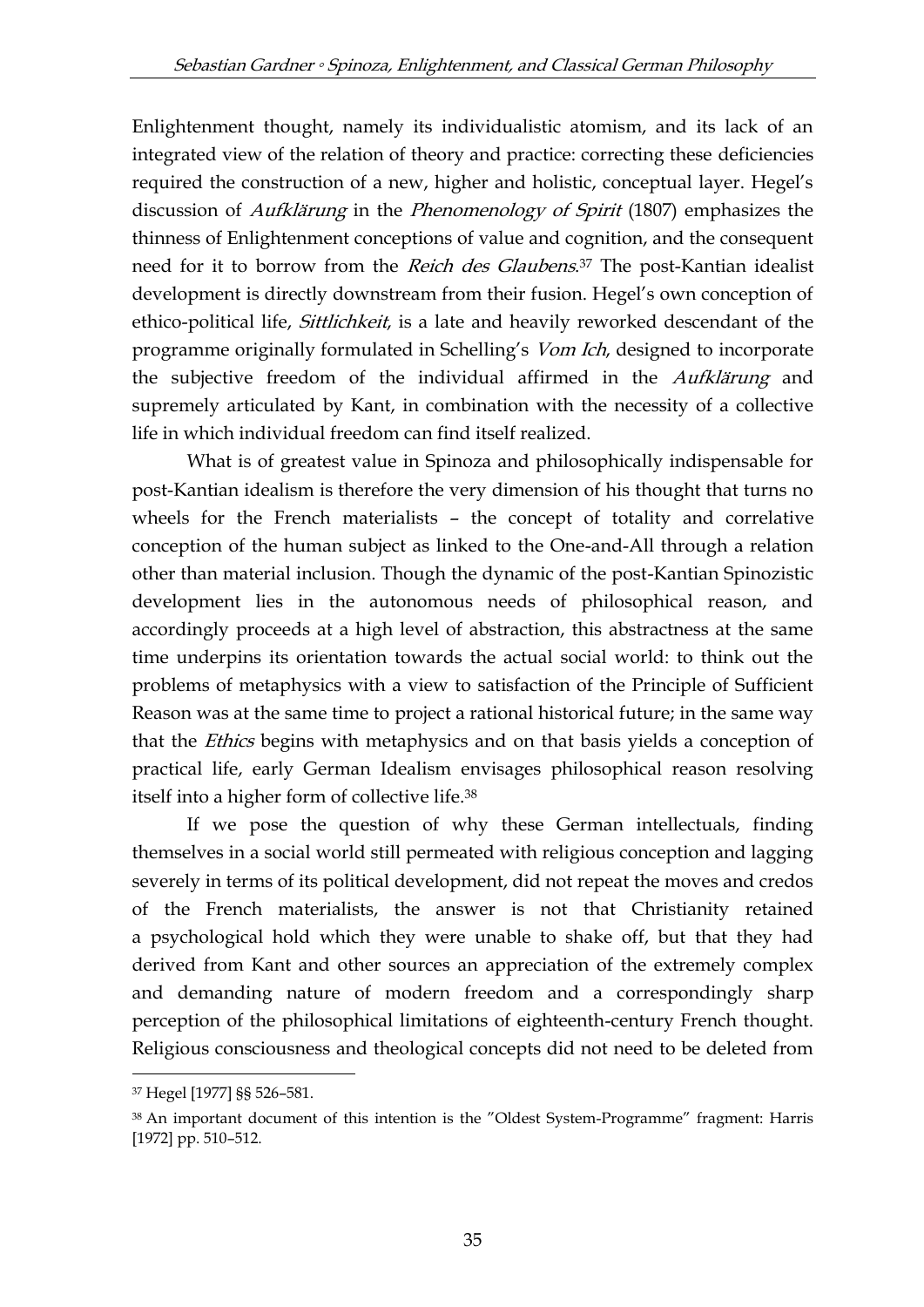their cognitive stock, because they offered philosophical resources for the constructive task at hand and, Spinoza showed, could be incorporated in a non-retrograde manner.<sup>39</sup> The vaulting of German thought over its external historical circumstances grew out of this constellation of factors. Whether or not the German Idealist synthesis in any of its forms is philosophically successful, the vital point in regard to Israel's Spinoza-thesis is that the idealist project rests on an appreciation of the sheer conceptual complexity of modernity and responds constructively to the tensions that inhabit it – in comparison with which the outlook of Système de la nature, however much greater its value in providing an effective platform for the criticism of existing social institutions, appears superficial and unsatisfactory.

One point of particular importance for the Spinoza-thesis as Israel argues it concerns the concept of evolution, the Darwinian theory of which is cemented into our conception of enlightened modernity. Here too Israel asserts Spinoza's centrality: the mid-eighteenth century's "probing towards the concept of evolution from inert matter, and of higher from lower forms of life", Israel says, can be referred back to Spinoza's claim "that Nature is self-moving, and creates itself".<sup>40</sup> This construal of the intellectual legacy is, however, highly questionable. The inclusion of motion in the essence of matter was a general characteristic of all non-Cartesian early modern natural philosophy, and the self-moving character of nature, particularly when this is taken in connection with organic life, is most obviously associated with Leibniz's *vis viva*. The impetus to Darwin's theory in any case had its principal sources, as work by Richard Roberts and others has shown,<sup>41</sup> not in eighteenth- or nineteenth-century materialism but in the legacy of classical German philosophy, and while it is true that, as we have just said, Spinozism had been absorbed into this legacy, it was on terms that disarmed it of its hard naturalistic edge and in effect subordinated Spinoza's contribution to that of Leibniz: the Darwin-conducive conception of nature as creative, and of natural forms as mutually productive, whether in a metaphysical or an empirical temporal sense, depended squarely on the attribution of ends to nature, in the spirit of Leibniz's monadology but *contra* Spinoza.

There is one more chapter in the German philosophical development which deserves mention, since it underscores the conclusion that Spinoza's own

<sup>&</sup>lt;sup>39</sup> Of the figures named above, only Schleiermacher holds fast to theism, but even in his case there is an intention to transform its character, drawing on Spinoza: see the second of Schleiermacher's [1988] influential speeches On Religion (1799).

<sup>40</sup> Israel [2001] p. 160. See also the passage from Israel quoted at the beginning of this paper.

<sup>41</sup> See Roberts [2002, and 2013], and Sloan [2005].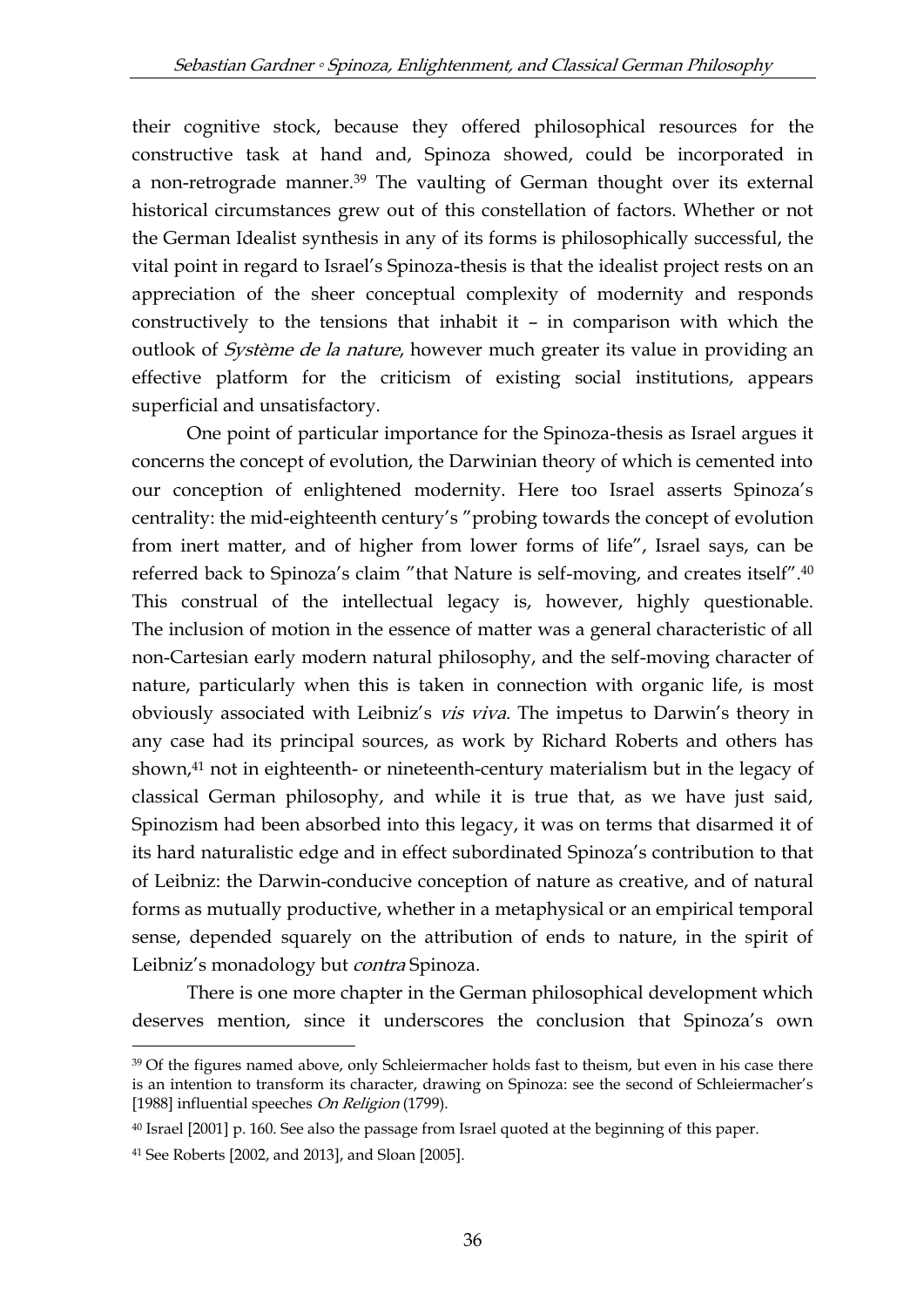philosophy was not equipped to support constructive Enlightenment thought. Schopenhauer and Nietzsche are properly viewed as forming a distinctive strand in the history of late modern philosophy. Both have debts to Kant, Schopenhauer explicitly and Nietzsche by way of Schopenhauer and later nineteenth-century Kantians, but both regard the post-Kantian development with either outright contempt (Schopenhauer) or indifference tinged with condescension (Nietzsche). And in both cases their rejection of the German Idealist legacy has an important connection with Spinoza. The World as Will and Representation may be interpreted as an attempt to strip out of Spinozism all of the humanistic and axiologically positive elements that had accreted to it in the hands of the German Idealists and to restore its critical bite. Accordingly the connection with freedom is severed by Schopenhauer in favour of strict determinism: he quotes approvingly Spinoza's dictum that if a stone projected through the air had consciousness, it would imagine it was flying of its own will.<sup>42</sup> Schopenhauer's version of transcendentalism departs from Kant's most sharply at the point where he asserts a physiological explanation and ground for cognition: the intellect is identified with the brain, a natural organ trained on the fulfilment of needs. The transcendental and physiological aspects of subjectivity are thus related in something like the way that Thought and Extension are related for Spinoza. The necessary existence of the *causa sui* is rejected by Schopenhauer, but the implication of monism, that the totality of what exists does so for no end, is embraced.<sup>43</sup> In the case of Nietzsche, the connection takes the form of an explicit self-association: in the oft-quoted postcard to Franz Overbeck, 30 July 1881, Nietzsche announces delightedly that he has discovered in Spinoza a predecessor, one who, like Nietzsche himself, repudiates freedom of the will, teleology, the moral world-order, altruism, and evil. In Twilight of the Idols (1888), composed in the final year of his authorship, Spinozian necessitarianism and monism are embraced as "the great liberation", the sole means "to restore the *innocence* of becoming".<sup>44</sup> In Nietzsche Spinoza becomes again the uncompromising hard-edged thinker who inspired French eighteenth-century radicals, but this

<sup>42</sup> Schopenhauer [1966] Vol. 1, p. 126.

<sup>43</sup> Ibidem, Vol. 2, p. 642: "that the inner essence in all things is absolutely one and the same, has by my time already been grasped and understood, after the Eleatics, Scotus Erigena, Giordano Bruno, and Spinoza had taught it in detail, and Schelling had revived this doctrine. But what this one is, and how it manages to exhibit itself as the many, is a problem whose solution is first found in my philosophy." Through his doctrine of the subjectivity of the Principle of Sufficient Reason, Schopenhauer may be regarded as reducing durational finite modes to a function of what Spinoza calls imagination.

<sup>44</sup> Nietzsche [2005] p. 182.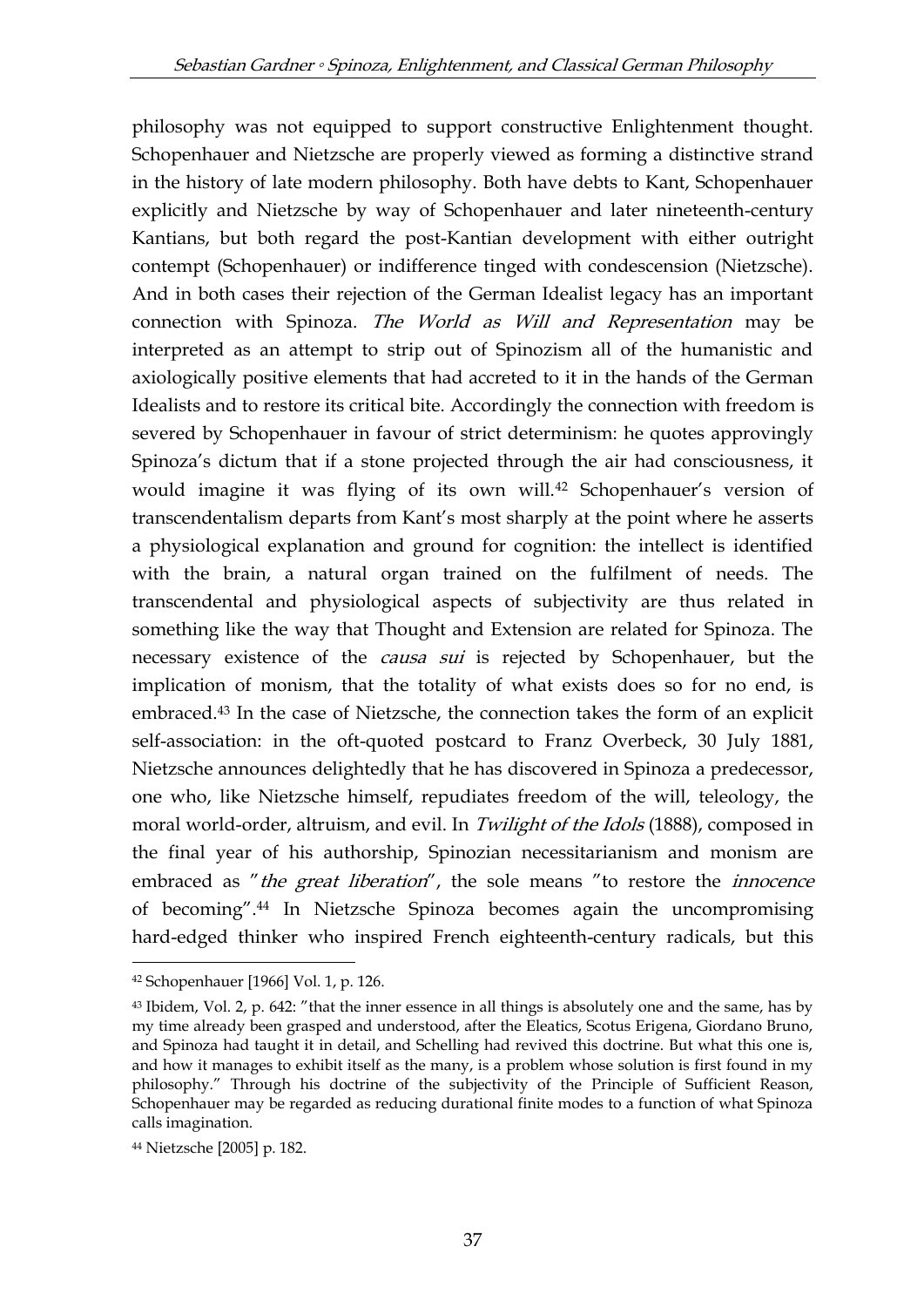Spinoza is now put to work to destroy Enlightenment ideals – not least, of course, its political values. In so far as Nietzsche's critical practice is continuous with the French eighteenth-century critique of religion, Nietzsche is sometimes said to have turned the Enlightenment against itself – that is, the "radical" Enlightenment against the "moderate". <sup>45</sup> It is no exaggeration to say that Schopenhauer and Nietzsche show what lies in store if radical Enlightenment, as defined in Israel's terms, is taken to its logical conclusion. The German Idealists' (re-)spiritualization of Spinoza was undertaken, as if with historical foresight, with a view to meeting this threat.

## 3. Intellectual history and modernity

-

Intellectual history spans two different types of relation, the conceptual or logical relations that ideas bear to one another, and the dynamic temporal relations of historical agents, and it aims at their integration, a unitary picture that explains why men's beliefs concerning the True and the Good make sense to them in light of the world in which they find themselves, and how those beliefs make a difference to what men do and to what subsequently issues from their actions. Israel's history of the Enlightenment concerns, accordingly, neither a tradition of theorizing nor a pattern of cultural changes in isolation from one another, but the two taken together.

The interpenetration of the two types of relation is key to the project of intellectual history, but it is also bound to maintain their distinctness: when historical agents are considered purely as bearers of ideas, and their relations to one another are plotted in terms of judgements alone (affirmation, contradiction, confirmation, entailment, etc.), intellectual history resolves itself into the history of ideas. Intellectual history is distinguished by its adoption of a non-exclusive, open-ended conception of historical agents: the bearers of ideas are understood to be at the same time subjects with worldly desires who have interests to protect and advance, and whose identities are bound up with institutions and collective entities and all manner of cultural, social, political, economic and technological developments. It is possible as a distinctive form of enquiry, therefore, only on the condition that conceptual relations and non-ideational relations are distinguished. If historical development consisted in the unfolding of a set of concepts – if historical change were transparently a process of applying, instantiating, realizing ideas – then intellectual history would be identical with history in general,

<sup>45</sup> A formula famously expanded by Adorno and Horkheimer into a complex narrative of Enlightenment and its late capitalist aftermath as a single process of reason's self-liquidation.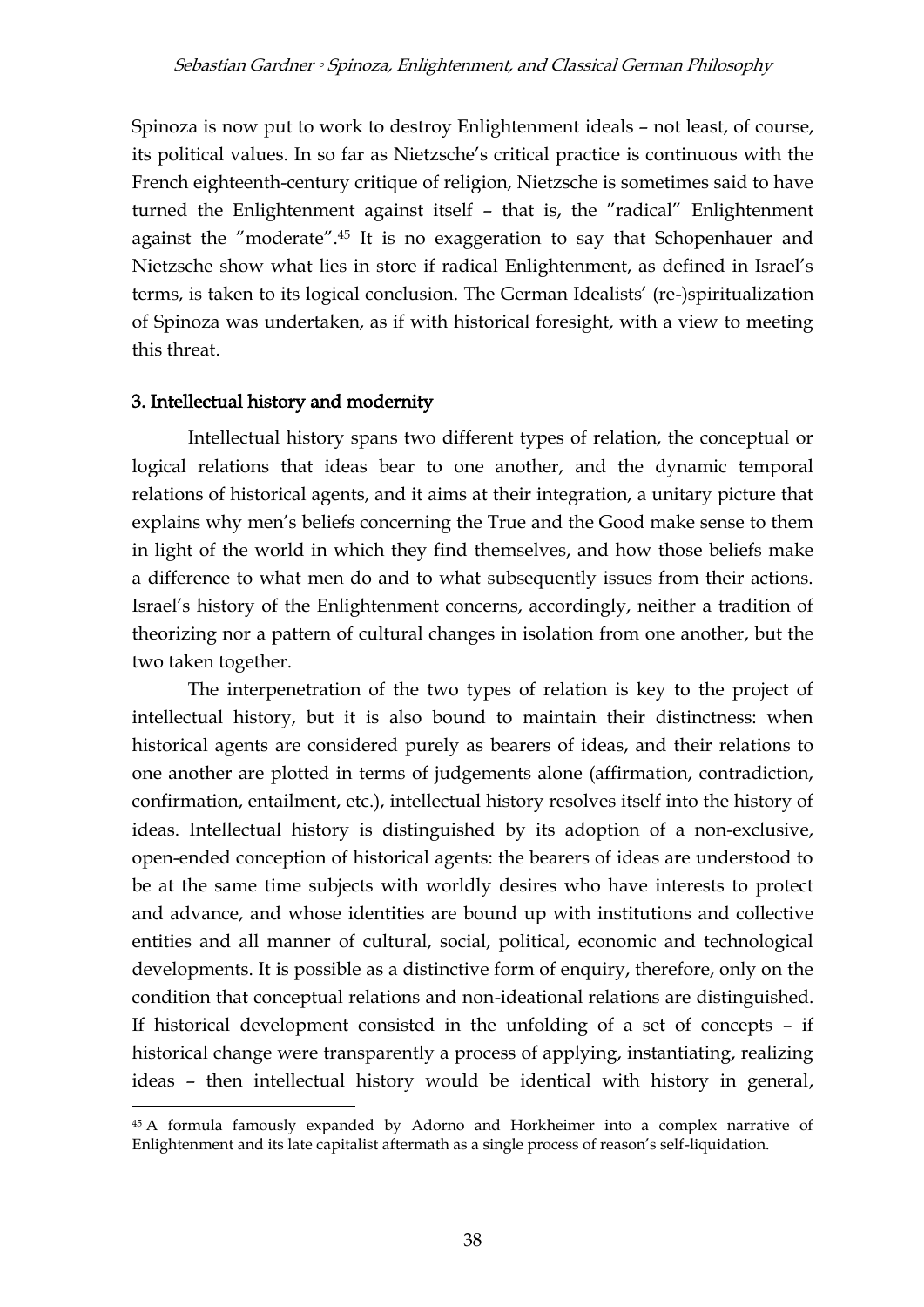providing its fundamental explanatory level. Conversely, if ideas were in themselves nothing but instruments and vehicles of non-ideational forces, then conceptual relations would have no *sui generis* character, and again intellectual history would disappear as a distinct enterprise. Because neither of these is the case – because human history is not pure thought activity, and because human thought implicates irreducibly conceptual relations yet participates in non- -ideational processes – intellectual history, as distinct from the history of ideas, is possible and necessary. And for the very same reason, its task presents a deep difficulty: waiving the nebulous, purely philosophical question of what makes possible the participation of thought in non-ideational historical processes, it is far from obvious, methodologically, how the two heterogeneous kinds of relation are to be interconnected in the practice of intellectual history, which, to repeat, has the task not of simply laying the two sets of relations alongside one another, but of inter-relating them in an intelligible fashion.

These general statements, though open to elaboration and refinement, are I think fairly obvious, and I rehearse them only in order to highlight the special relation between the project of intellectual history as such and the particular topic of Enlightenment. Israel's history of the Enlightenment is, as noted, intended as vindicatory: though accepting that the efficacy of ideas goes back to the social forces and cultural influences, Israel maintains the power of ideas *qua* ideas; his view is that whatever mass of conditions may be required for their formation, ideas once formed are able to play a direct causal role in history by virtue of their sheer rational meaning – in the same way, logically, that an individual human agent's idea of some concrete desirable end can bring them to self-consciously act so as to realize that end.<sup>46</sup> This belief is itself an article of faith of the Enlightenment, one that, if the vindicatory narrative is sound, the Enlightenment itself gives proof of – allowing Israel to claim to have written a history of the Enlightenment from its own point of view, moreover, a history which shows that

<sup>46</sup> Israel [2006] pp. 529–530: "the most vital aspects of modernity conceived as a philosophical package, namely democratic republicanism, equality racial and sexual, freedom of the individual, freedom of expression, liberty of the press, comprehensive (i.e. not limited, as in Locke) toleration, anti-colonialism, all the things that make a civilized reality at least thinkable today, have recently come to seem much more clearly and definitely products of the Enlightenment than it was possible for anyone, even the greatest enthusiast for these quintessentially 'modern' values, to suppose twenty or thirty years ago". See also Israel [2010] pp. 223–224: "the rise, growth, and diffusion of Radical Enlightenment [... is] much the most important factor in any understanding of how and why the [French] Revolution developed as it did – that is, how and why it became a conscious and systematic effort to erase completely the institutions and consciousness of the past and replace these across the board with the principles of liberty, equality, and fraternity". Israel [2010] pp. 87–88: "everywhere it was the new 'philosophical' content that chiefly counted. 'Philosophy' was what lent form and a sharp edge" to the feeling of oppression. See also Israel [2011] pp. 924ff.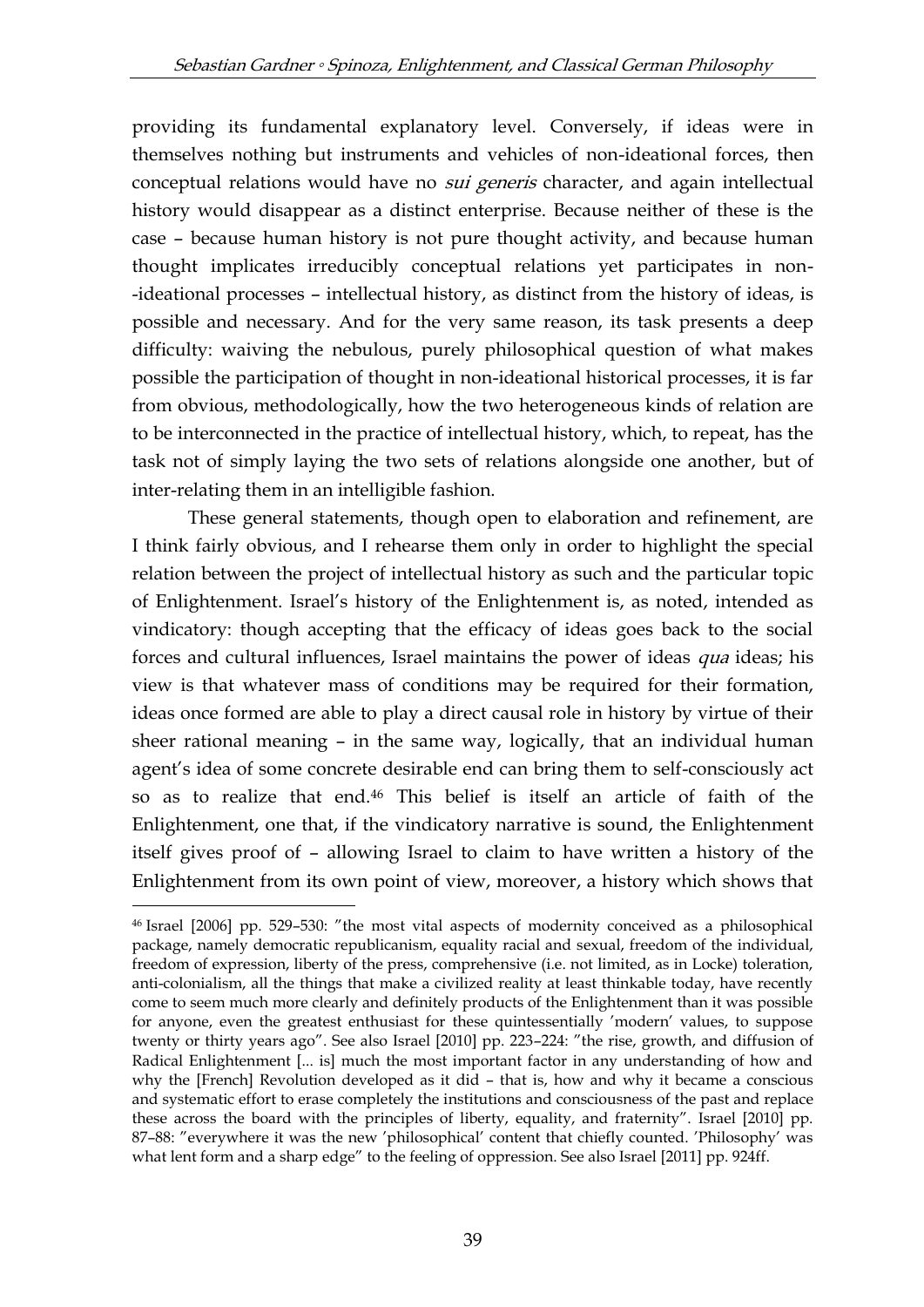very point of view to be grounded in a rational historical development. Such a reflexive narrative could then take up a place as the vital historiographical component of a more general view of modernity as an achievement of reason.

It may be agreed with Israel that this picture is what we should seek to defend – we *need* it to be true, for it would be a plain disaster if it ceased to be possible to view history as a field of action in which reason and value can in principle be realized (that history has nothing to offer axiologically is the view of Schopenhauer – who believes, with unflinching consistency, that we need to free ourselves from agency). And in order for the claim that history is responsive to human reason to stand up, it must be possible to point to modern history as (in some sense) showing this to have actually occurred. But, to state the obvious, this view is open to challenge at multiple levels and from many directions, not just wild postmodernist quarters. In the very first place, a glance at classical social theory suffices to remind us that there is nothing self-evident in the idea that modern institutions and forms of life are essentially products of ideation, and not the auxiliary results (subjective reflections) of the fundamentally non-ideational processes of either capitalism (Marx) or industrialization (Durkheim) or rationalization (in Weber's formal sense). To require the vindicatory view to confute its rivals would be no doubt to ask unreasonably much, yet it still faces the a priori difficulty indicated above: the ways in which men's ideas concerning the True and the Good modify historical reality cannot be read off the outer empirical face of history, any more than historical agents have internal privileged access to the laws governing this process; between any intellectual system which pretends to grasp the fundamental nature of reality, and the world of historical agency, lies a thick mediating stratum; philosophical thought needs to be taken up in a particular determinate way in order to become historically effective, and the dispositions which condition this "taking up" are bound up with social forces which cannot be regimented into a set of judgements.<sup>47</sup> To the extent that this may be what critics of "rationalistic" histories of the Enlightenment have in mind, their critiques are not without justification: Given that self-intelligible wholes of conceptual relations and historical developments are not to be found, what

<sup>47</sup> As a relevant illustration, Jacob [1987] p. 270 describes the relation of the scientific revolution to the Enlightenment thus: "It should be emphasized that the use of science to repudiate magic was frequently not the work of the scientists themselves [...] It was the new science *as interpreted by the* educated laity of the late seventeenth and early eighteenth-centuries that forever banished the superstitions (as they saw them) of the people from polite discourse. It was what individuals made of the natural philosophies of Descartes, Spinoza, Boyle and Newton that provoked la crise" (emphases added – S.G.).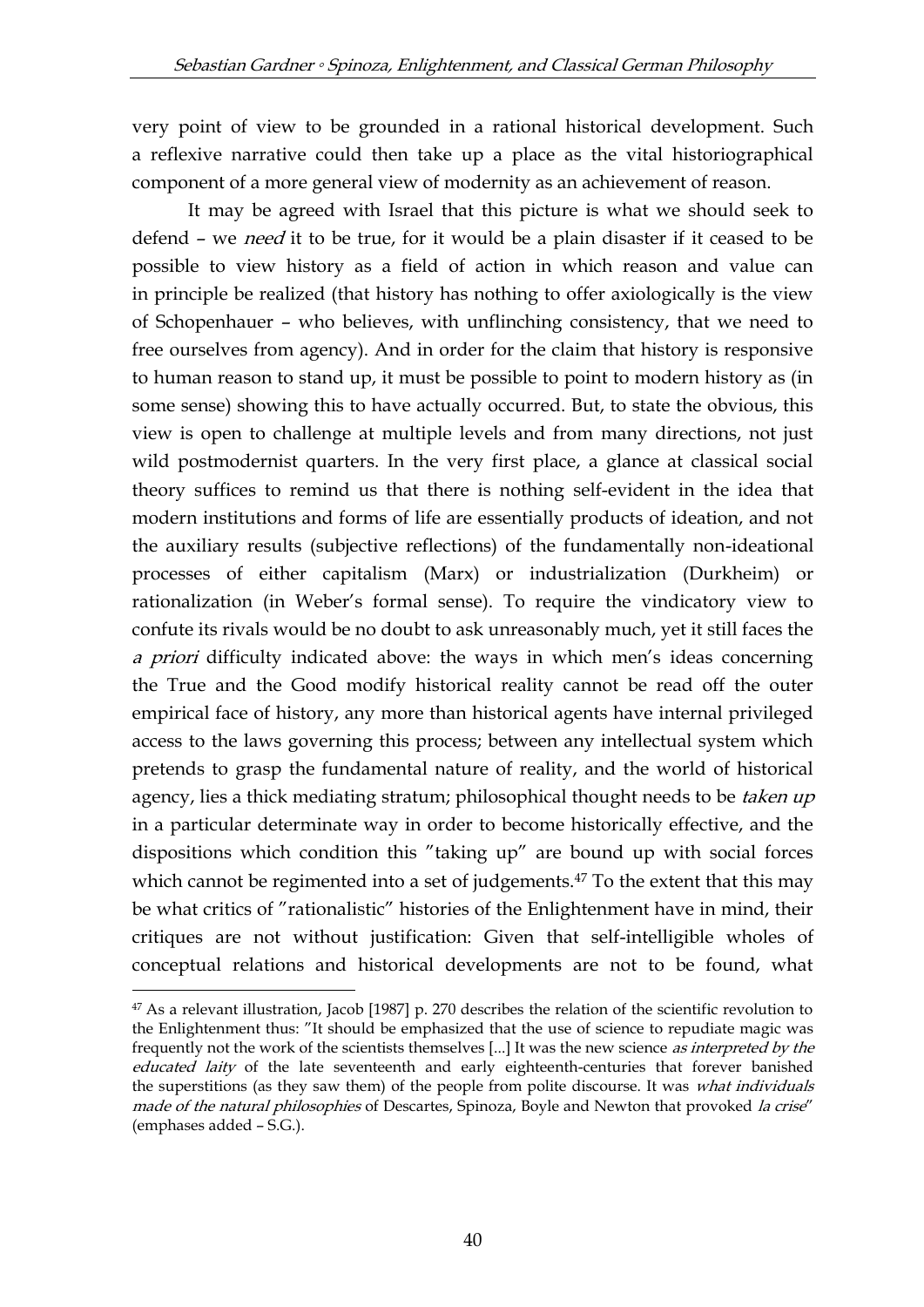guarantee do we have, why should we even consider it likely, that reason is what gives the rule in the "translation" of ideas into historical reality?<sup>48</sup>

In this light, Israel's Spinoza-thesis appears as a scholarly brilliant attempt to validate the supposition that ideas – whatever accompanying and facilitating conditions may be required for them to enter concrete historical reality – can realize themselves in history by virtue of their rationality, by showing in an aweinspiring, intensively researched series of works that the total achievement of Enlightenment, when modernity is considered its product, is properly regarded as lying downstream from one individual mind's exercise of reason. The problems facing Israel's view are, first, that Spinoza's philosophy does not, I have suggested, have the modernizing reach he claims for it, at least, not without idealist supplementation, whereby the non-radical "moderate" intellectual legacy is reintroduced; and second, that Israel's tendency to estimate the value of philosophical developments by their political progressiveness and supposition that this in turn requires convergence on late modern naturalism,<sup>49</sup> implicitly denies the autonomy of philosophical reflection and thereby undercuts his objective of vindicating the Enlightenment tenet of the efficacy of reason.

In conclusion let me point to an alternative route to vindicating Enlightenment, which comes out of Hegel and has been explored in depth by Robert Pippin.<sup>50</sup> Hegel may seem an improbable resource to turn to at this juncture, in so far as he is commonly saddled with a "logical blueprint" view of history of the very kind that provides ground and ammunition for the skeptical view of the relation of reason to history. It is true that Hegel affirms a non-empirical necessity governing the behaviour of ideas – a Concept regulating all concepts, a logic specifying how conceptions realize themselves according to their inner determinations – in the absence of which no deep order can be expected in human history. However, and this is the important point for present purposes, Hegel's view of *how* concepts develop and gain concreteness in human history is far from naively rationalistic. The *Phenomenology of Spirit* is an attempt to demonstrate that the pressures generated by particular determinate ways of conceptualizing the world, the aporias and contradictions to which they give rise, force on reflective self-consciousness, without any teleological appreciation of the

<sup>48</sup> The post-Kantian idealist development is of course itself not immune to non-rational explanation: see Brunschwig [1974] esp. Chs. 9–11.

<sup>49</sup> Israel has something in common in this regard with the French neo-marxist attempt to recruit Spinoza to the cause of historical materialism – in both cases political commitment leads to a truncated representation of Spinoza's thought. Lord [2014] pp. 59–61 also draws the parallel.

<sup>50</sup> Pippin [1991, 1996, and 2008]. See also Pinkard [1994].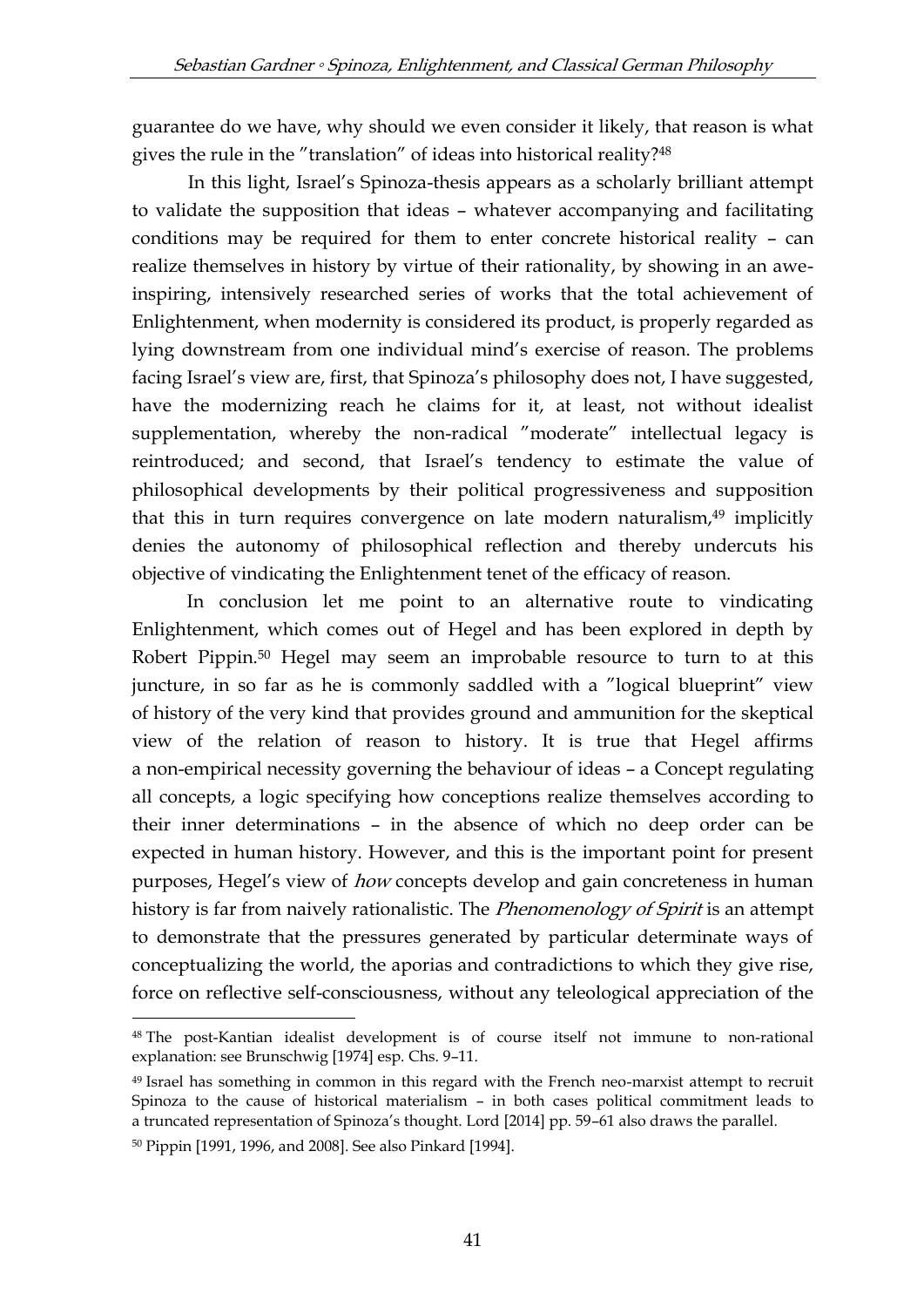process on its part, a series of inescapable transitions, the net result of which is a conception of the world approximating in its broad outlines to that of modernity. The underlying motor of this development is the structure of self-consciousness or, recast in a neo-pragmatist idiom, the constitutive norms of the social activity of reason-giving. To understand the formation of modernity in these terms – as the product of, so to speak, an invisible hand of reason – is to think that there is such a thing as *Geist*, but to believe in *Geist* is not to think that anything mental is present on the scene of human history beyond the minds of concrete historical agents – and, crucially, the logic which internally constrains them. To show that Geist is at work in history it is, of course, not enough to merely postulate its existence; but without its postulation, and the recounting of modern history in terms guided by that postulate, it is not easy to see how would-be vindicatory histories of the Enlightenment can avoid the pitfalls of the Spinoza-thesis.

### References

- Bayle [1965] P. Bayle, *Historical and Critical Dictionary: Selections*, trans. R.H. Popkin, Bobbs-Merrill, Indianapolis 1965.
- Beiser [1992] F. Beiser, *Enlightenment, Revolution, and Romanticism: The Genesis of* Modern German Political Thought, 1790–1800, Harvard University Press, Cambridge, Mass. 1992.
- Beiser [1996] F. Beiser (ed.), The Early Political Writings of the German Romantics, trans. F. Beiser, Cambridge University Press, Cambridge 1996.
- Brunschwig [1974] H. Brunschwig, Enlightenment and Romanticism in Eighteenth- -Century Prussia, trans. F. Jellinek, Chicago University Press, Chicago 1974.
- Bury [1920] J.B. Bury, The Idea of Progress: An Inquiry into its Origins and Growth, Macmillan, London 1920.
- Deligiorgi [2005] K. Deligiorgi, Kant and the Culture of Enlightenment, State University of New York Press, Albany, NY 2005.
- Dickey [1987] L. Dickey, Hegel: Religion, Economics, and the Politics of Spirit 1770-–1807, Cambridge University Press, Cambridge 1987.
- Fichte [1845–1846] J.G. Fichte, Beitrag zur Berichtigung der Urtheile des Publikums über die französische Revolution (1793–1794), [in:] Johann Gottlieb Fichtes sämmtliche Werke, hrsg. I. H. Fichte, 8 Bde., Veit & Comp., Berlin 1845–1846, Bd. 6, pp. 39–288.
- Fichte [1982] J.G. Fichte, The Science of Knowledge, with the First and Second Introductions (1794–1798), ed. and trans. P. Heath and J. Lachs, Cambridge University Press, Cambridge 1982.
- Goldenbaum [2011] U. Goldenbaum, "The Pantheismusstreit Milestone or Stumbling Block in the German Reception of Spinoza?," [in:] M. Hampe, U. Renz and R. Schnepf (eds), Spinoza's Ethics: A Collective Commentary, Brill, Leiden 2011, pp. 325–350.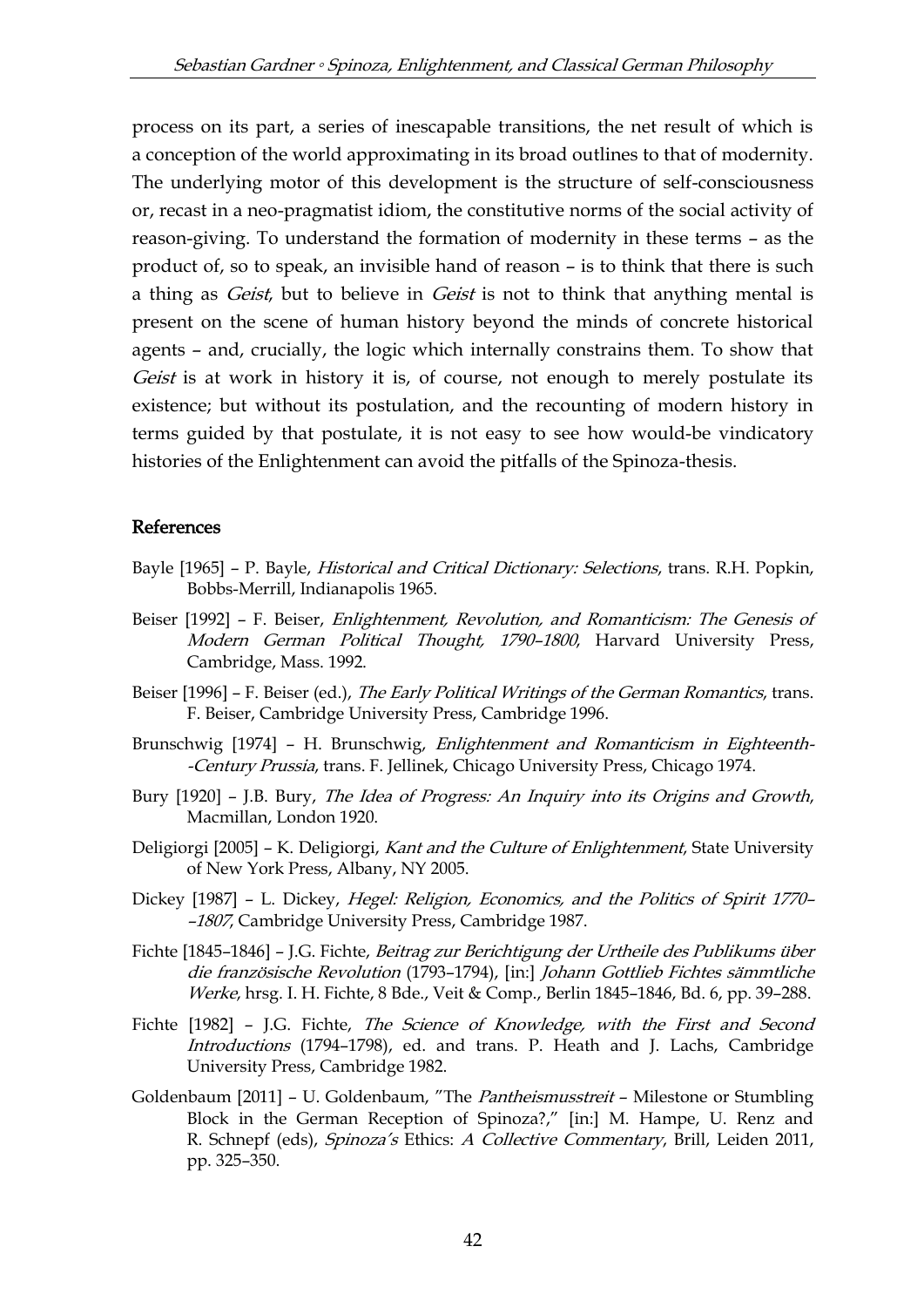- Goldmann [1973] L. Goldmann, The Philosophy of the Enlightenment: The Christian Burgess and the Enlightenment, trans. H. Maas, MIT Press, Cambridge, Mass. 1973.
- Harris [1972] H.S. Harris, *Hegel's Development: Toward the Sunlight 1770-1801*, Oxford, Clarendon 1972.
- Hegel [1977] G.W.F. Hegel, Phenomenology of Spirit (1807), trans. A.V. Miller, Oxford University Press, Oxford 1977.
- Hegel [1984] G.W.F. Hegel, *The Letters*, trans. C. Butler and C. Seiler, Indiana University Press, Bloomington 1984.
- Israel [2001] J. Israel, Radical Enlightenment: Philosophy and the Making of Modernity 1650–1750, Oxford University Press, Oxford 2001.
- Israel [2006] J. Israel, "Enlightenment! Which Enlightenment?," Journal of the History of Ideas (67) 2006, pp. 523–545.
- Israel [2007] J. Israel, Introduction to Spinoza, Theological-Political Treatise, trans. M. Silverthorne and J. Israel, Cambridge University Press, Cambridge 2007.
- Israel [2010] J. Israel, A Revolution of the Mind: Radical Enlightenment and the Origins of Democracy, Princeton University Press, Princeton, NJ 2010.
- Israel [2011] J. Israel, Democratic Enlightenment: Philosophy, Revolution, and Human Rights 1750–1790, Oxford University Press, Oxford 2011.
- Izenberg [1992] G.N. Izenberg, Impossible Individuality: Romanticism, Revolution, and the Origins of Modern Selfhood, 1787–1802, Princeton University Press, Princeton 1992.
- Jacob [1987] M. Jacob, "The Crisis of the European Mind: Hazard Revisited," [in:] Politics and Culture in Early Modern Europe: Essays in Honor of H.G. Koenigsberger, P. Mack and M. Jacob (eds.), Cambridge University Press, Cambridge 1987, pp. 251–272.
- Jacobi [1994] F.H. Jacobi, Concerning the Doctrine of Spinoza in Letters to Moses Mendelssohn (1st edn. 1785, 2nd edn. 1789), [in:] The Main Philosophical Writings and the Novel "Allwill", trans. and ed. G. di Giovanni, McGill-Queen's University Press, Montreal & Kingston 1994.
- Jacobi [1996] F.H. Jacobi, "Something That Lessing Said" (1782), [in:] What is Enlightenment? Eighteenth-Century Answers and Twentieth-Century Questions, J. Schmidt (ed.), University of California Press, Berkeley 1996, pp. 191–211.
- Kant [1996] I. Kant, Practical Philosophy, trans. and ed. M.J. Gregor, Cambridge University Press, Cambridge 1996.
- La Vopa [2009] A. J. La Vopa, "A New Intellectual History? Jonathan Israel's Enlightenment," The Historical Journal (52) 2009, pp. 717–738.
- Lord [2014] B. Lord, "Spinoza, Equality, and Hierarchy," History of Philosophy Quarterly (31/1) 2014, pp. 59–77.
- Maliks [2012] R. Maliks, "Revolutionary Epigones: Kant and his Radical Followers," History of Political Thought (33/4) 2012, pp. 647–671.
- Mendelssohn [1997] M. Mendelssohn, Dialogues (1755), [in:] Philosophical Writings, trans. D. Dahlstrom, Cambridge University Press, Cambridge 1997.